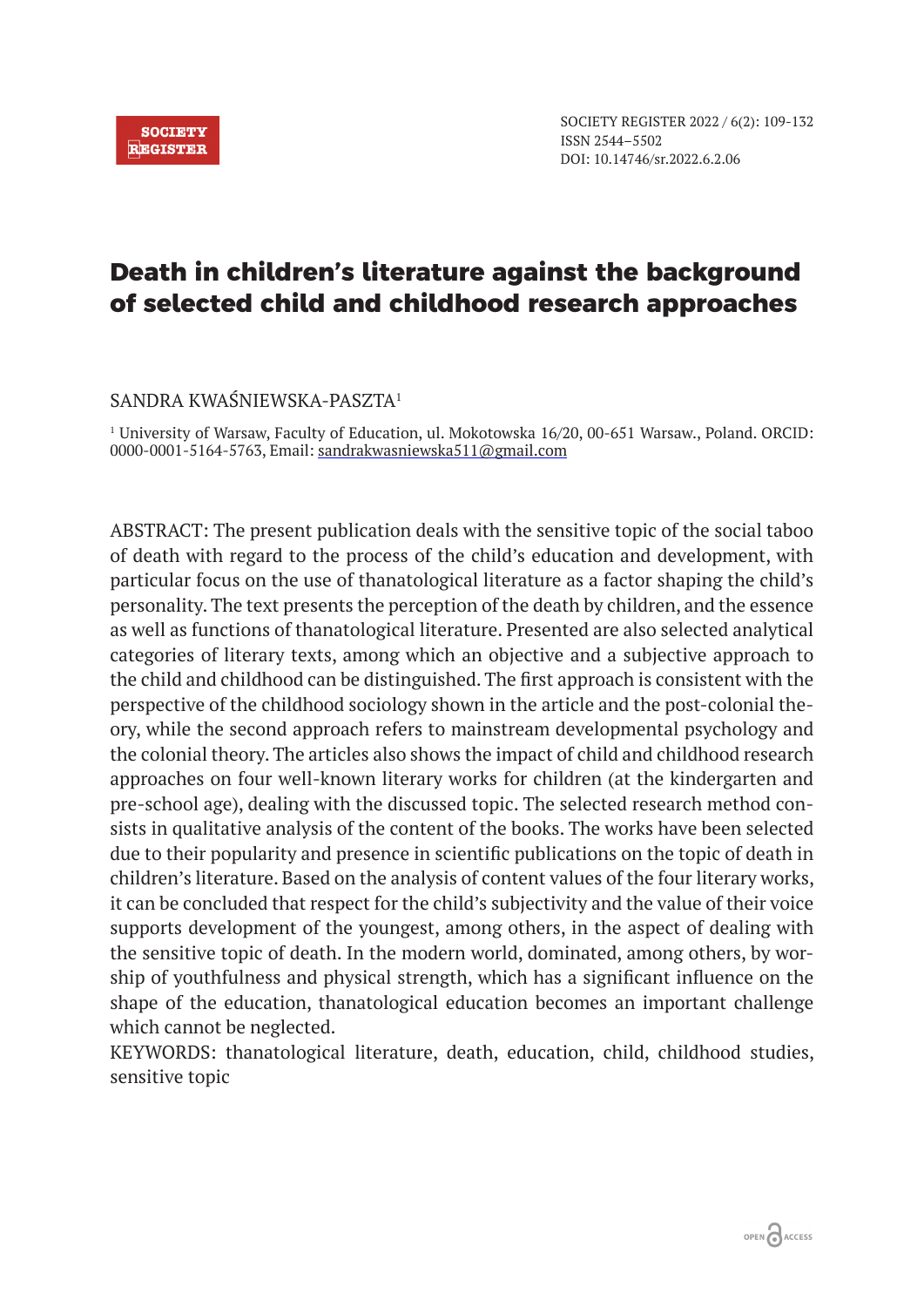#### **INTRODUCTION**

The aim of this article is to draw attention to the need of de-tabooization of death in social space and to emphasize the importance of subjective approach to a child in the context of conversations with children about death, based on thanatological literature for the youngest. It is worth mentioning that the topic of death in children's literature is being explored internationally (including in Poland) by researchers such as, among others, Joanna Haynes, Karin Murris (2012), Martin Salisbury, Morag Styles (2012), Sandra L. Beckett (2012), Angela M. Wiseman, Katarzyna Slany (2016), Alicja Baluch (1994), Dorota Wojciechowska (2005), Krystyna Zabawa (2012), Maciej Skowera (2013) and Elżbieta Więckowska (2005), Anna Józefowicz (2017), Lesley D. Clement, Leyli Jamali (2016).

The article presents the process of understanding death by children. It also shows factors affecting the manner in which the youngest ones interpret death. Those reflections are supported by selected results of scientific research conducted, among others, by Birgitta Johansson and Gun-Britt Larsson, and concerning the way children perceive the topic of death. Thanatological literature is characterized and its functions are distinguished in the context of supporting the education process and child development. Also, conditions are presented which allow children and adults to be open to a dialogue about death. An analysis of contemporary research on childhood is presented, conducted from two perspectives of the sociology of childhood and the mainstream psychology, as well as the colonial and post-colonial theory in the context of childhood research. Those reflections help establish and describe categories of analysis of the four selected literary works for children with regard to the taboo of death. That analysis allows to draw specific conclusions, concerning, for example, the method of supporting development of children, among others, in the aspect of dealing with the sensitive topic of death.

For the purposes of the article, four popular literature works for children at a preschool age were analysed in the context of the taboo of death. The works are: *Złota różdżka. Czytajcie dzieci, uczcie się, jak to niegrzecznym bywa źle* [Golden Wand. Children, read and learn how bad things happen to the naughty ones] by Heinrich Hoffman (1987), *Pinokio* [Pinocchio] by Carlo Collodi (2012), Żaba *i ptasi* śpiew [Frog and the Birdsong] by Max Velthuijs (2015) and *Czy tata płacze*? [Does Daddy cry?] by Hilde Ridden Kommendal (2008). The methodological framework of the study has been established as the qualitative method of analysis (Łuszczuk 2008). In the contents of those works, the author looked for dependencies between the way of talking about death, and the image of a child and childhood presented in the given work.

The topic of taboo in culture certainly bears numerous meanings. A taboo in art, in particular in children's literature, is a place full of complex and overlapping specific dependencies. De-tabooization of difficult topics in books for children is a violation of that what is *sacred*, since in the society, literature belongs to the sphere of sacrum. Nevertheless, it often presents both marginalized and de-tabooised contents and forms strictly related to humanity. In this sense, the society becomes democratic (Cackowska 2013:20), and the child is perceived as an active subject who creates their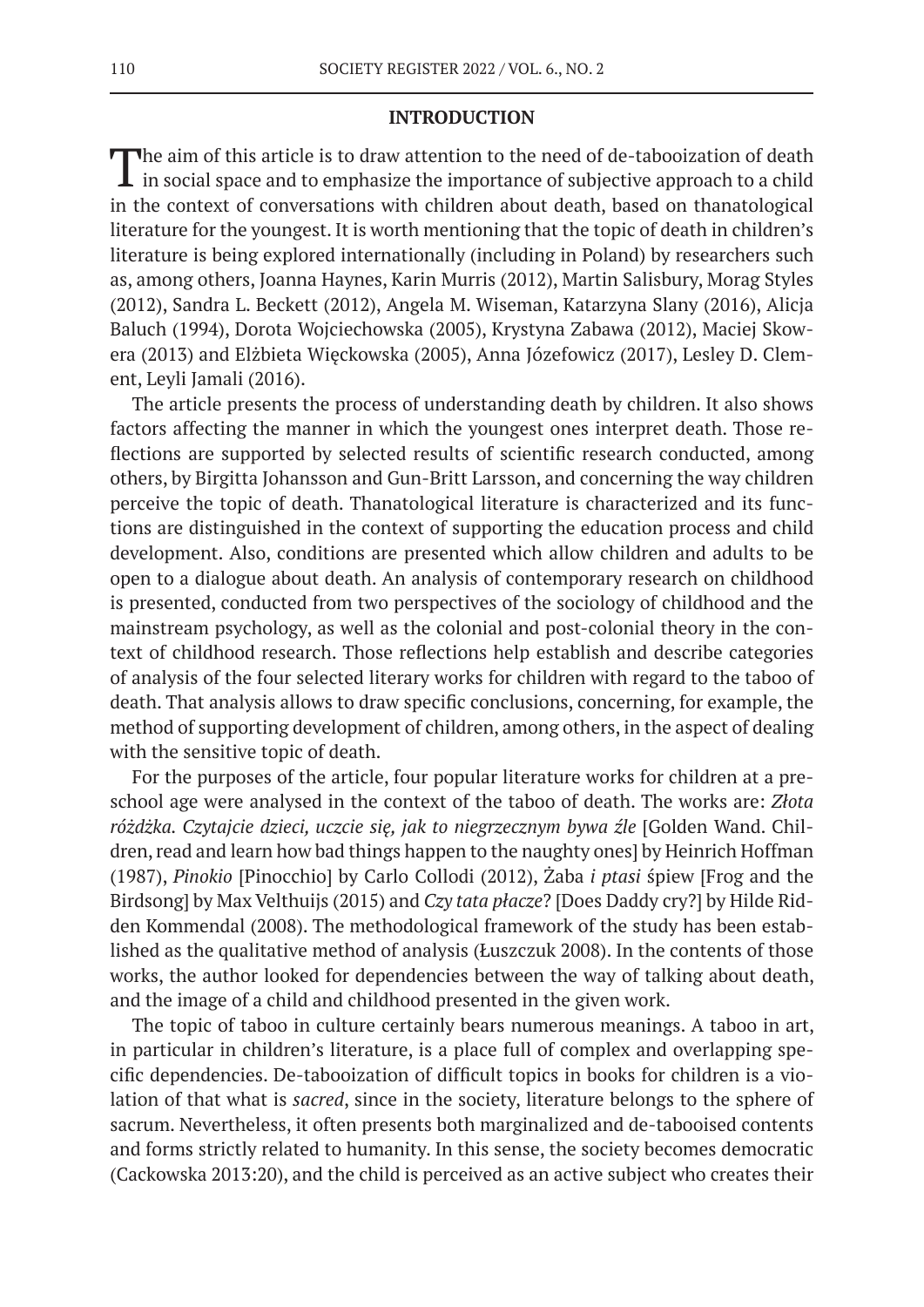social world (Ornacka 2011) and at the stage of childhood, participates in execution of the project of politicization thanks to the process of production, distribution, and reproduction of socially constructed knowledge (Cackowska 2013:20).

Reflections on the taboo in children's literature are strictly related to the meaning and understanding of the position of a child and childhood, since contents of the works, reflecting a specific social and cultural perspective, always disclose particular attitudes of adults towards childhood. According to William A. Corsaro, the interpretation of the term "childhood" depends mainly on the culture and the organization of the given society (Corsaro 2011:7). Still, according to Peter Hunt, the image of childhood as resulting from various discourse formations presented both by authors and publishers of children's literature is one of the strongest cultural influences (Hunt 2008:62).

One of important taboo topics discussed in books for the youngest readers is death. It has been proven that both parents and teachers are afraid to talk to children about illness, suffering and death (Królica 2012:193), which might result in anxieties in children, as well as create emotional distance between the child and the parent (Deręgowska 2015). The incapability to deal in the emotional sphere with such a difficult event as death of a close person may have far reaching consequences in from of, for example, emotional disorders (Deręgowska 2015). The reason for the observed phenomenon of excluding children from the uncomfortable but cognitively important topic of death (also in a situation of the process of the closest ones dying) could be the conviction of adults that such topics have a detrimental effect on children (Sztobryn-Bochomulska 2021:74; Kirwin & Hamrin 2005:62). According to Murray Bowen (2004), protecting children against mourning leads to a situation when they develop unrealistic phantasies related to life and death, which continue to accompany them also in their adult lives. According to the American psychiatry professor, adults should be open to every question asked by a child after a close person dies.

Already Janusz Korczak in his work *Magna Charta Libertatis* (Korczak 1929) wrote about excessive parental care, which in consequence limits the child and isolates it from life. The first item of that work was the right of a child to die (Męczkowska– Christiansen 2013:192). This right shows that "children are people, and not reservoirs of adult fears, plans and hopes" (Czernow 2018:28). According to Astrid Męczkowska-Christiansen (2013:192), this right established by Korczak is also the right of a child to live a full life through "active experiencing of the world and their own capabilities within it". Also as a lecturer, Janusz Korczak strongly emphasized the respect for the child as a person (Liebel & Markowska-Manista 2017), and pointed out the importance of subjectivity, equality and individuality of a child's experience (Ciesielska 2020). In particular in the context of the topic of death discussed in the present article, the above-mentioned key right in the pedagogics of Janusz Korczak becomes, in a way, a guideline to treat a child as a human, capable to discuss various issues, including difficult topics such as death. Perception of a child as a human of equal value and with equal rights is present also in thanatological literature, which becomes a safe tool to familiarize children (as active subjects) with death, as its language is adapted to their knowledge and abilities. Thanks to children's literature, which talks about death and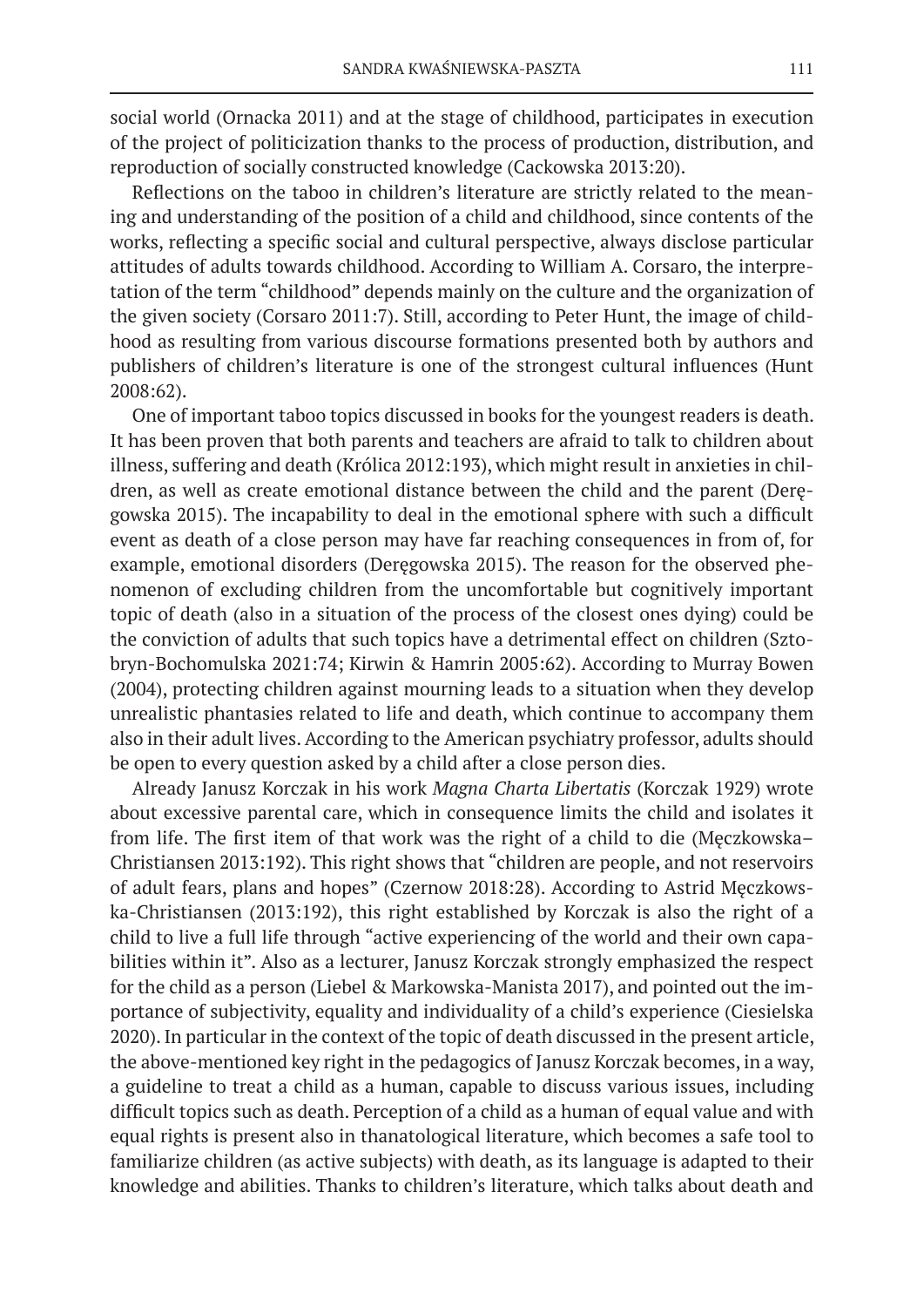dying, and grieving, a young reader has to opportunity to observe and get to know those areas of human life, which due to specific cultural factors and psychological resistance of adults are being avoided or pushed into the background. Reflection of a child on that aspect of life definitely enriches their world and teaches them that death is an unavoidable part of every existence (Sztobryn-Bochomulska 2021:74-77).

According to Brendy Tofanenko, talking with children about difficult topics is important and requires from adults, among others, knowledge on how to deal with emotions and emotional problems of young people (Trofanenko 2009). Still, due the social taboo, difficult topics are often neglected (Machul-Telus & Markowska-Manista 2011:236; Machul-Telus & Markowska-Manista 2017). A dialogue on difficult topic is particularly important with regard to contemporary changes in the social and cultural life, strictly connected to elements of the global cultural ecumene (pop culture, modern information and communication technologies, consumerism, mediatisation, etc.) (Peret-Drążewska & Peret 2016:255). That culture is characterized by variability and superficiality, and, therefore, does not create an environment which would help children, among others, learn how to approach death (in mass media, death is often presented as funny, reversible, unreal, or scary) (Sztobryn-Bochomulska 2018:72).

## **UNDERSTANDING OF THE DEATH PHENOMENON BY CHILDREN**

"Taboo topics are not known to children, they are introduced by adults" (Sehested 2012:19). Often the reason to create a taboo topic is the strong need of adults to protect children against unpleasant emotions. A situation is created when topics are avoided which are considered harmful by adults, give rise to strong feelings, or which cannot be understood by children because of their young age (Sztobryn-Bochomulska 2021:72). Research of Maria Królica proved that kindergarten and pre-school teachers avoid responsibility for problems of their wards, "they abandon the attitude of a mature listener or mediator of the reading matter, instead choosing mechanisms of negation, denial, tabooization of death and children's experiences in that scope" (Slany 2018).

The neglect of death in social life, and the disappearance of rituals accompanying the funeral (Zakowicz 2011:60; Kruczkowska 1986:174; Stoiński 2001:164) as well as the aforementioned lack of readiness on part of parents and educators to talk with children about death definitely contribute to the fact that this topic is considered not only a taboo, but also to be harmful (Sztobryn-Bochomulska 2021:74). Undoubtedly, the failure to engage in conversations with children about life and death has a negative impact on shaping of their awareness in this area. According to Natali Ruman, adults often fear an open and honest discussion and emotions of the child in a situation of their real encounter with death. Therefore, they do not approach the child as a subject and a partner, and fail to acknowledge, among others, the child's competences, agency, and power. This results from the lack of knowledge of adults about the emotional development of children and their cognitive abilities (Sztobryn-Bochomulska 2021:74).

Meanwhile, it has been proven that even the youngest children already have spe-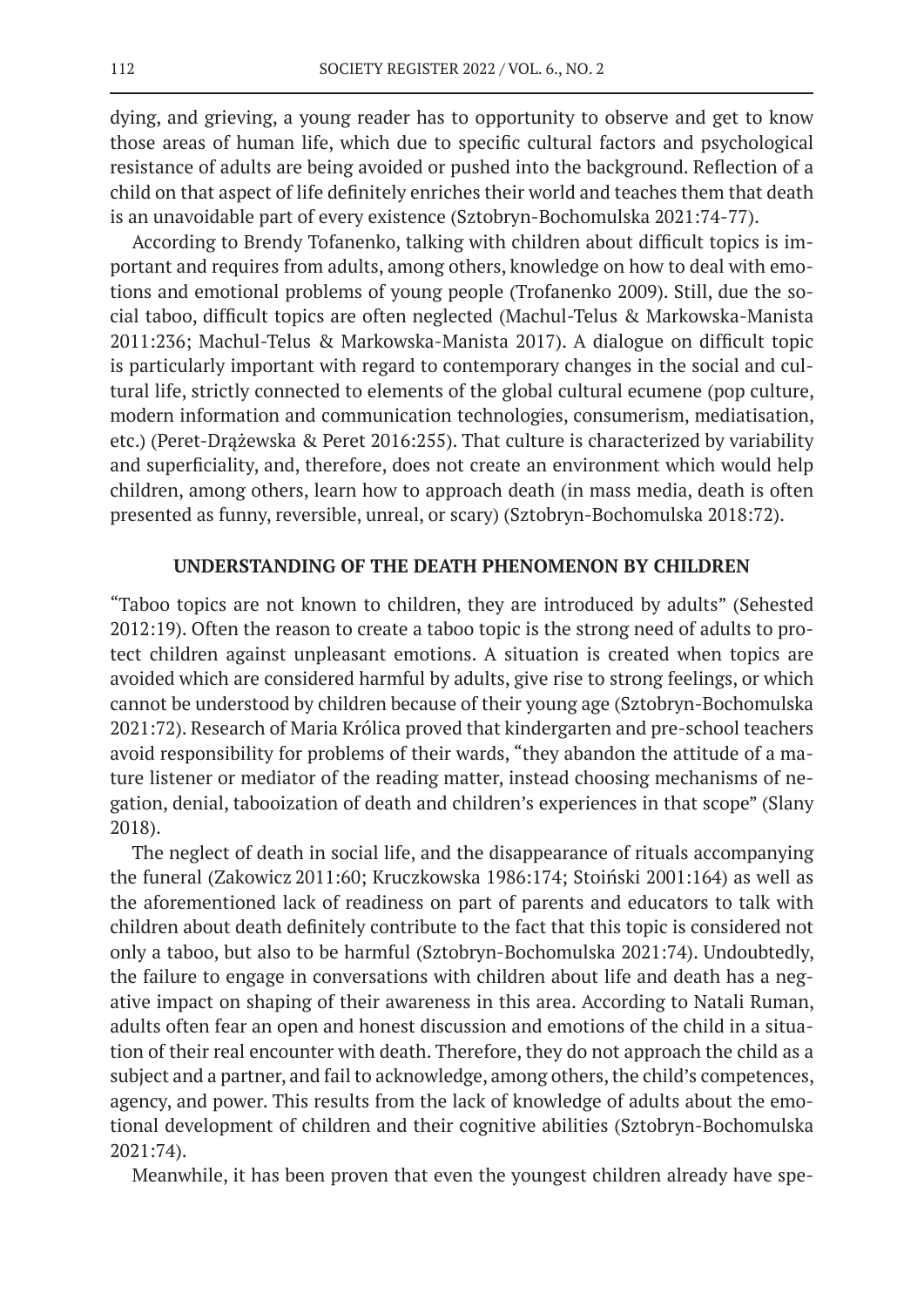cific knowledge on the topic of death and are naturally interested in it (Sztobryn-Bochomulska 2021:71). One can refer, for example, to empirical studies of Birgitta Johansson and Gun-Britt Larsson (2018:148), which showed that children often think about death (Dymel-Trzebiatowska 2018:148). Dorota Wojciechowska (2005:200) points out that children understand changes related to experiencing death and suffering, which is confirmed by the acceptance of those phenomena in fairy tales for the youngest recipients.

Expanding the awareness of this topic among teachers and parents would allow them both to support the child's development (without neglecting existential issues) and to react properly in a situation of actual experiencing of death by children (Sztobryn-Bochomulska 2021:73).

Research of Virginia Slaughter and Maya Griffiths has shown that an open discussion with children about death and discussing its biological aspects do not give rise to fears in children, but rather diminish them (Slaughter & Griffiths 2007).According to Aleksandra Tobota and Beata Antoszewska (2017:212), the fear of death is necessary for correct development and shaping of attitudes towards death. Inadequate experiencing of death can result in a high level of fear in children, which may have a negative influence on them (Antoszewska & Tobota 2017:212). An example can be a situation of sudden death (or many losses) as a result of a random event, which might cause shock, trauma, pain, and violent emotional reactions (Frączek 2017:157). The range and force of damage related to such events pose a risk for the mental balance of the child (Ford 2010). It is also worth mentioning that children who experienced posttraumatic stress as a result of a loss of a person close to them are prone to additions and risky behaviours. Symptoms of posttraumatic stress include hyperactivity, tension, irritability, or nightmares (Dąbkowska 2002). On the other hand, a low level of fear or lack thereof is equally detrimental (Antoszewska & Tobota 2017:212).

A consequence of neglecting and denying death as a social phenomenon can be, among others, the inability to cope with emotions and the feeling of being left alone (Kielar-Turska 2008). One should emphasize also the role of the adult, whose task is to support the natural development of the child, taking into account the child's interest in various phenomena and processes which are present in the consciousness and the environment of the child, among them death. Thanatological education certainly cannot be ignored, however, it is important to maintain healthy proportions in that space. The topic of death should not obscure life but contribute to its affirmation, allow to meet one's goals and face of challenges as well as show respect towards other people and animals (Sztobryn-Bochomulska 2021).

The latest data on the perception of death by children more and more often include also the infant stage and are also supplemented by information how children grieve. According to Joanna Sztobryn-Bochomulska (2021:76), the child gradually starts to be perceived as a subject experiencing and participating in social and ritual life, just like adults do. In particular in this context, parents and teachers should be aware of how a child understands death at the given moment of their life. Presented below is the characteristic of a child's perception of death: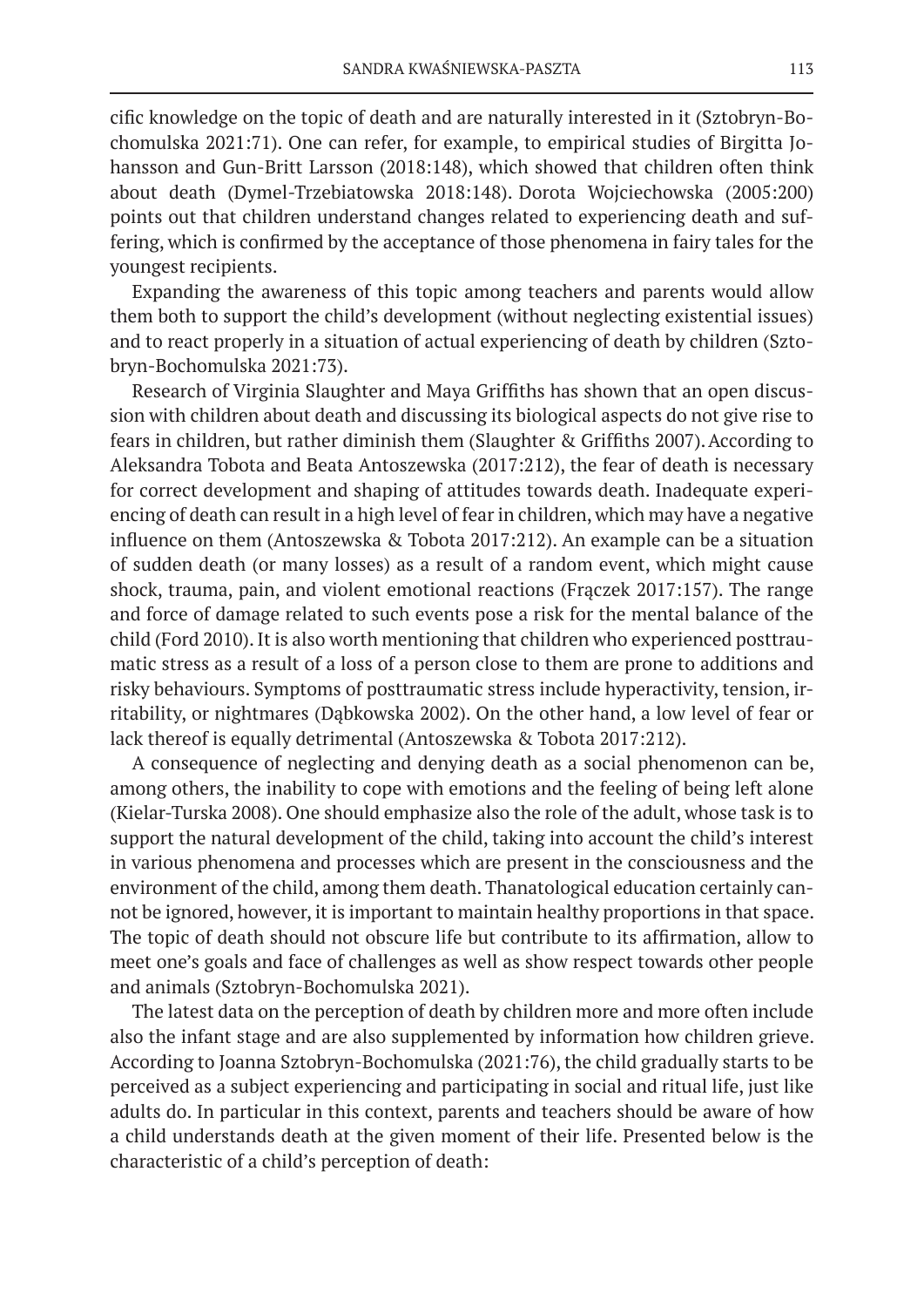(i) Children from 4-5 months up to 3 years old:

- children react in a similar way to the lack of presence of their close ones caused by absence, travel, and death;

- when children experience separation from a close person for a longer period, they feel sad and reach a state close to mourning, as characteristic for adults (Sztobryn-Bochomulska 2021:77);

- three-year-olds understand the notion of death in a primitive way, but have a limited ability to understand its consequences (Galende 2015:96);

(ii) Children aged 2-4 (pre-operative stadium of cognitive development):

- death is considered by children a separation and another form of life;

- children may identify death with travel or dream (Kielar-Turska 2008:325);

- children do not fear death and do not refer it to themselves;

- about four-year-olds become interested in the topic of death (Sztobryn-Bochomulska 2021:77);

(iii) Children aged 5-10 (stage of operative thinking and concrete operations):

- five-year-olds understand death as separation; they are afraid they will be left alone and that their parents will feel alone after they die; some children worry that the dead cannot move and are unaware that the dead cannot see or feel anything;

- most children aged six understand the irreversibility of death, its causality (death always has a physical cause), as well as the fact that vital functions stop;

- children aged seven mostly understand the universality of death;

- for most children aged eight, the lack of feeling after death is understandable;

- about ten-year-olds begin to fully understand "constant attributes of death – its universality, unavoidability, and irreversibility" (Kielar-Turska 2008:326).

Just like an adult, a child is an active subject who "perceives death as a fact in a third person dimension, experiences emotions related to the loss of the close ones, and eventually, can also become its main participant. However, contrary to adults, children do not understand death in a mature way. They do not fully understand the totality and finality of the force which determines also their own lives. Due to their intellectual and emotional immaturity, children's perception of death develops gradually" (Sztobryn-Bochomulska 2021:85). The understanding of death is, therefore, of a developmental nature and corresponds to stages of cognitive development by Jean Piaget (Kotowicz 2012:180)

According to Robert Kastenbaum (1977), the way children interpret death is strictly related to their cognitive development, personality, personal experience, the social and cultural context as well as communication and support from their environment.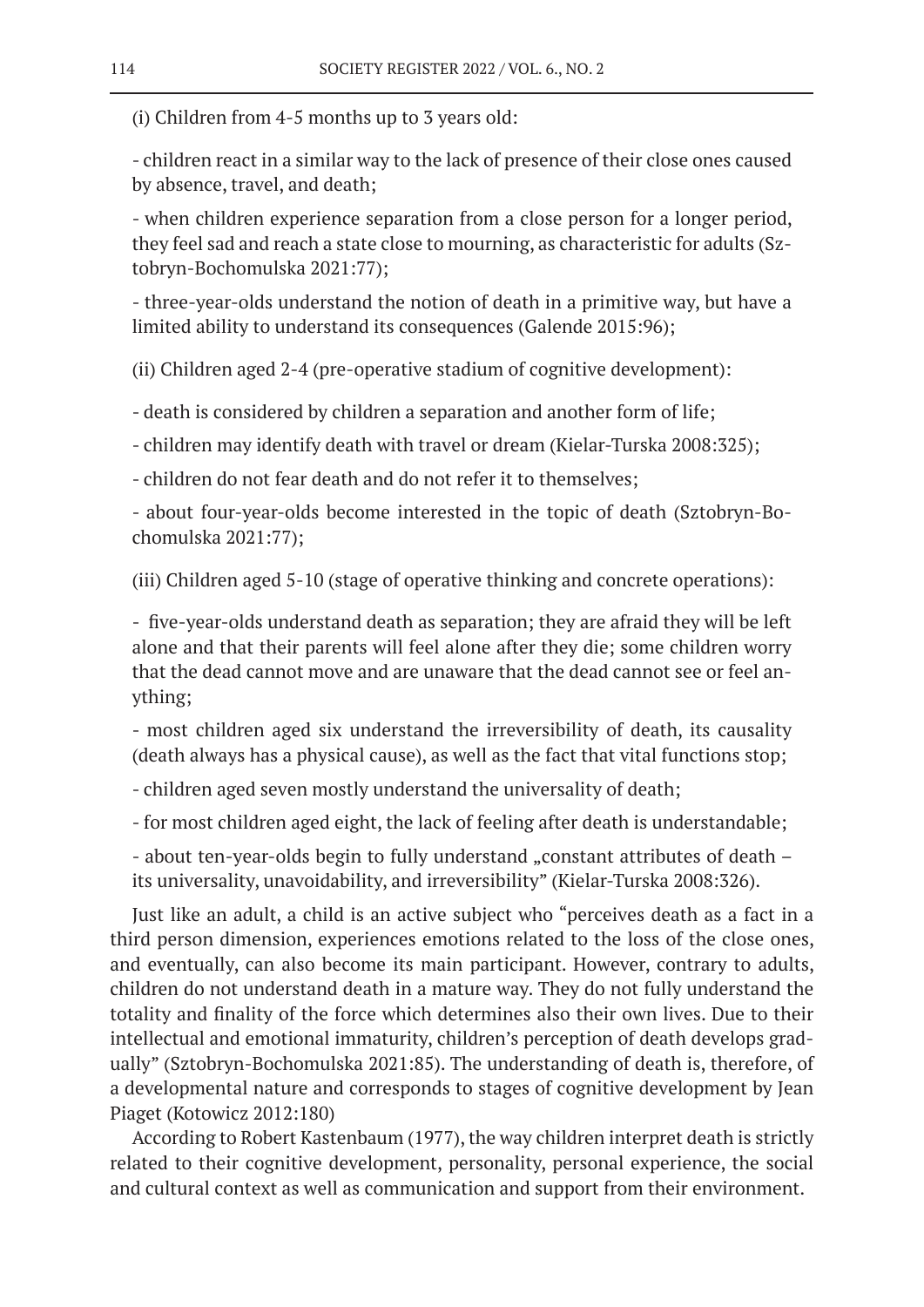It should also be noted that a child is being constantly subjected to the influence of modern culture, which often provides both false and distorted images of death (e.g., death as a spectacle for the viewer in the unreal reality of media or computer games) (Sztobryn-Bochomulska 2021:74; Kuligowski & Zwierzchowski 2004:9). In the canon of modern literature, death is depictured as funny, fascinating, and scary, unreal, reversible. Therefore, one could say that the manner of depicting death is inconsistent with the facts and inadequate for the age of the children (Sztobryn-Bochomulska 2021:74).

The importance of parents' approaches in the process of creating the image of death for children was shown by research of Maria Królica (2009:135). The analysis of drawings made by six-year-olds proved that death depicted by their authors referred mainly to religious and funeral symbols. Based on that, it can be concluded that children's notions are affected by family traditions and not, as it could seem, modern pop culture (Sztobryn-Bochomulska 2021:78).

To sum up the above reflections, it can be concluded that the awareness of the process of shaping the perception of death in children, as presented above, is significant for the process of education in terms of building relationships between the child and the adult (parent or teacher). Knowledge of the contents described in the above subchapter can be helpful in the context of understanding children's behaviour, as well as increasing the awareness of the importance of de-tabooization of death in contemporary world, which simultaneously supports the general development of the child. Furthermore, such knowledge could also be promoted, e.g., through kindergarten and pre-school educators at various workshops for parents, or online webinars.

## **THANATOLOGICAL LITERATURE AND ITS IMPACT ON THE CHILD IN THE CONTEXT OF THE TABOO OF DEATH**

Before the  $20<sup>th</sup>$  century, there was much more focus on the mortality of children, its causes, tombs, burials, and eschatological issues, rather than on emotions which accompany the parents and the siblings. It can be observed that in the case of a death of a child, the perspective of the adult dominates both in the material, social and psychical as well as aesthetical sphere (Waksmund 2018:61). According to Ryszard Waksmund, it is difficult to oppose the narrative of an adult with the viewpoint of a child who also witnesses dying, participates in the funeral, and assigns the same weight to the death of a close person as to the death of an animal, or even a toy (Waksmund 2018:61).

Thanatological literature created in the second half of the  $20<sup>th</sup>$  century and in the  $21<sup>st</sup>$  century criticizes the model of a conservative adult (parent and teacher) (Slany 2018:38). Development of global thanatology was influenced by the hospice movement, referring to the aid for the ill and dying, represented by English-speaking researchers, such as Elisabeth Kübler-Ross and Cicely Saunders. Furthermore, thanatological concepts were also shaped by the French movement providing philosophical and anthropological reflections on human life, represented, among others, by Philippe Ariès, Louis-Vincent Thomas, Edgar Morin, Michelle Vovell, Vladimir Jankélévitch (Sztobryn-Bochomulska 2021:13).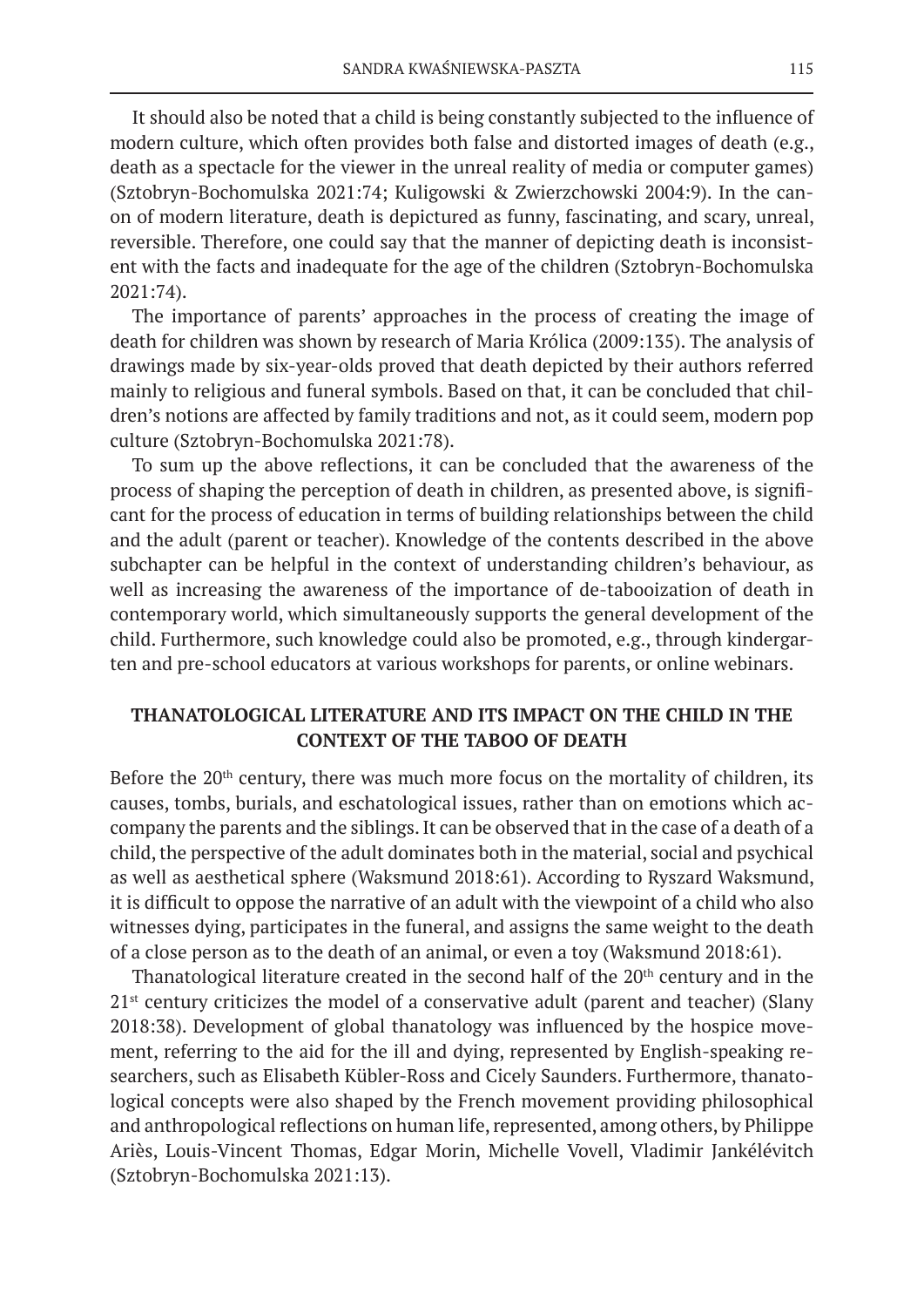The discussed literature has four functions—familiarizing, therapeutic, supportive, and normalizing (Sztobryn-Bochomulska 2018: 75).

The first of the listed functions of thanatological literature is to familiarize children with death and dying. Authors of the aforementioned literature use the principle of discursiveness of death, presenting it as a natural stage of existence of all living things, and a part of the perpetual cycle of nature (Czernow 2018:28). Modern authors reminding readers about the universality of death point out that the kindergarten and pre-school age is the so-called age of questions, when children express their curiosity about the world by asking numerous questions, also concerning difficult issues. Such talks usually are a challenge for the caretakers, who prefer to avoid them because they do not consider themselves competent interlocutors (Królica 2009:202). That is why many works dedicated to the youngest show concrete methods of dealing with death. In texts directed at children, various familiarizing strategies can be found. They include, among others:

- showing the cyclicality of life and death on example of plants and animals,

- presenting burial rituals, as well as making children aware that they have the right to grieve,

- talking to children about illness, including more and less serious diseases, and how it affects a person (Slany 2018:40-44).

Therefore, the discussed literature affirms formation of a partner dialogue with the child, consistent with the formula of the naturalistic approach to death and the practice of affirmation of life. According to authors of thanatological literature, such works could "neutralize fears and support openness for word/image also in other texts for children, whose target recipient is devoid of age, which means that the young ones and the older ones can offer each other a lot in terms of interpretation, as well as emotionally" (Salisbury & Styles 2012:78-79).

The second task of the researched literature is the therapeutic function, which consists in providing the reader with a substitute experience aimed at "working out a different assessment of the event, one's participation in it, or the coping strategy, which helps reduce negative emotional tension" (Molicka 2011:154). According to Joanna Papuzińska, texts about death, which belong also to the so-called literature of darkness, accompany the reader in their suffering and make them feel not alone in experiencing it (Papuzińska 1996).

Support is the third role assigned to children's literature dealing with death and dying. In this aspect, the themes of thanatological texts encourage the reader to reflect on the essence and sense of their own life. Death is inseparably connected to life, so its meaning in human life cannot be marginalized. The discussed literature allows to understand the essence of death and encourages to perceive life as a unique and unrepeatable event (Adamczykowa 2004:29). The world presented in the discussed literature is constructed in such a way as to, among others, show the importance of interpersonal ties, life values (love, friendship), and attitudes of the protagonists who experience difficult situations, such as suffering, illness, and death. That way, such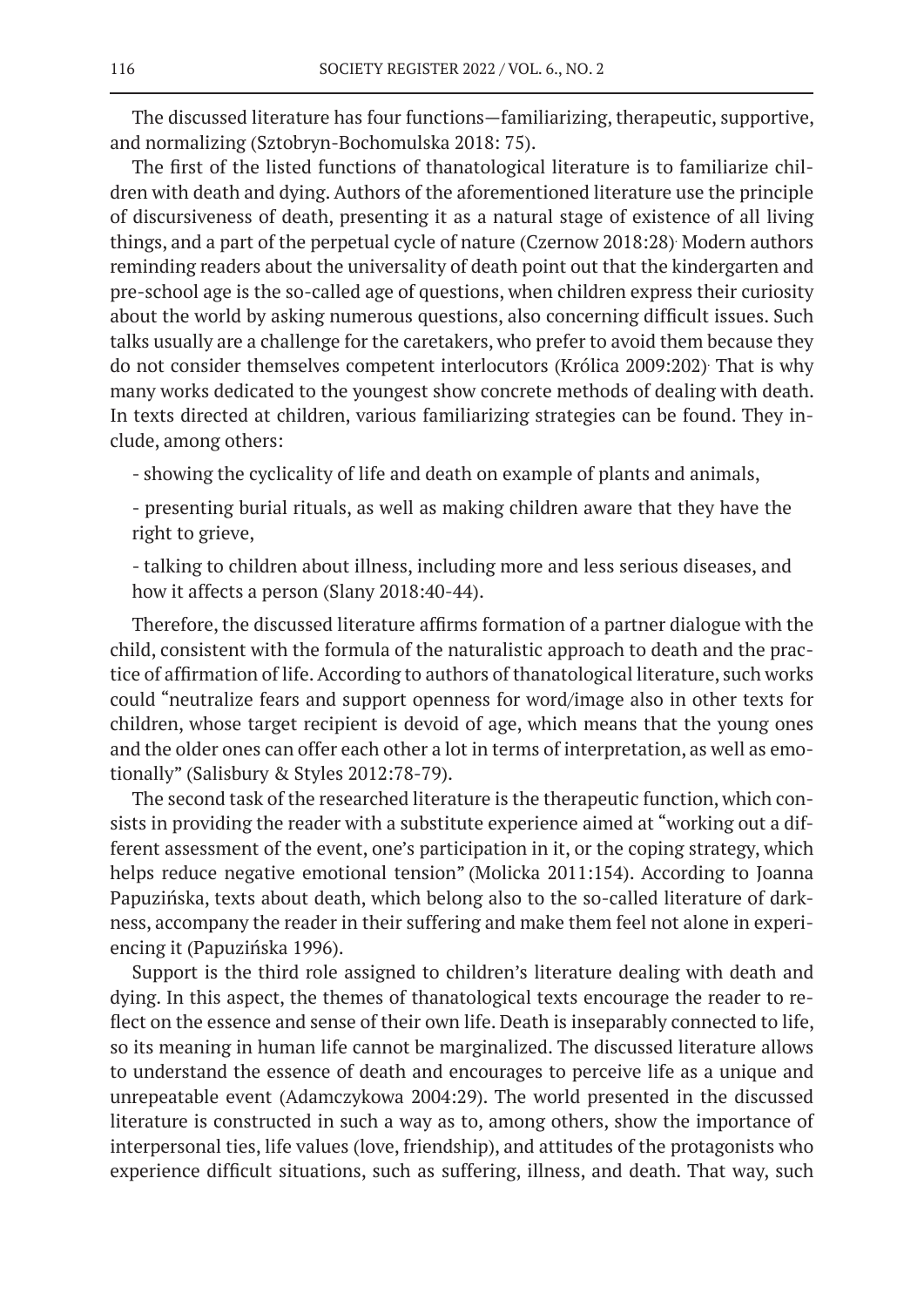literature encourages the reader to reflect on the quality and meaning of life.

The last function of thanatological literature is the normalizing function, which aims to present the category of death in a different dimension than the one functioning in modern culture, which is not a natural one (Zamarian 2015). Thus, children's literature overcomes the social taboo, becoming a medium for an image of death which deepens the knowledge about the death itself and has a shaping impact on the child's personality (Sztobryn-Bochomulska 2018:81).

The four functions of thanatological literature, as described above, show that death is an inseparable part of human life, which should be talked about in order to familiarize the child with this difficult topic, which children will have to face at some point in their life. That way, such literature contributes to de-tabooization of the socially difficult topic of death.

According to Sandra L. Beckett, expert in children's literature dealing with the topic of death, the best way to explain those phenomena to children at kindergarten and preschool age is to emphasize biological concepts of seasons of the year (Tychmanowicz 2018:108). All what happens in nature is a metaphorical version of vital processes of every organism. That way, nature becomes an example of the same processes people are subject to (Sztobryn-Bochomulska 2021:13). In this sense, presentation of death as a change of the ontological status can be observed already in kindergarten education, in which the world is shown as dynamic and non-homogenous and children are provided with knowledge on the "cyclicality of passing of days and nights, months and seasons of the year" (Korczak 2018:208).

Certainly, work with a child in the context of the discussed literature both at school and at home depends also on the good will of the adult, their competences, and awareness (Sztobryn-Bochomulska 2021:70), as well as upbringing and their cultural background. A factor which might impact the openness of children for dialogue on the topic of death is, among other, readiness of teachers "for thanatological education realized within the framework of the educational curriculum. This, however, requires their preparation already during their university studies" (Sztobryn-Bochomulska 2021:70).According to A. Zamarian (2015:78), the new model of thanatological education, based on supporting the individual in the process of growing up to full humanity, as well as on dignified experiencing of life at its every stage (also in the perspective of death) should become the object of both theoretical and empirical studies, since development of scientific research conditions the aforementioned academic education. This seems an issue of particular importance due to the fact that, as observed by Artur Fabiś, actions taken in educational circles in the area of thanatological problematics, are of intuitive and spontaneous nature (Szewczyk 1998).

Contemporary texts employing strategies of familiarizing young audience with death certainly contribute to the so-called de-institutionalizing of death, which in the closest environment of the child, their family and school has the status of a topic which is not talked about, or even prohibited (Slany 2018:54). In the opinion of Elisabeth Kübler-Ross, in consistence with the psychological immunization as a process of full preparation of a child for life, which is strictly connected to the adequately early activation of their internal resistance, a child should be included by adults in the topic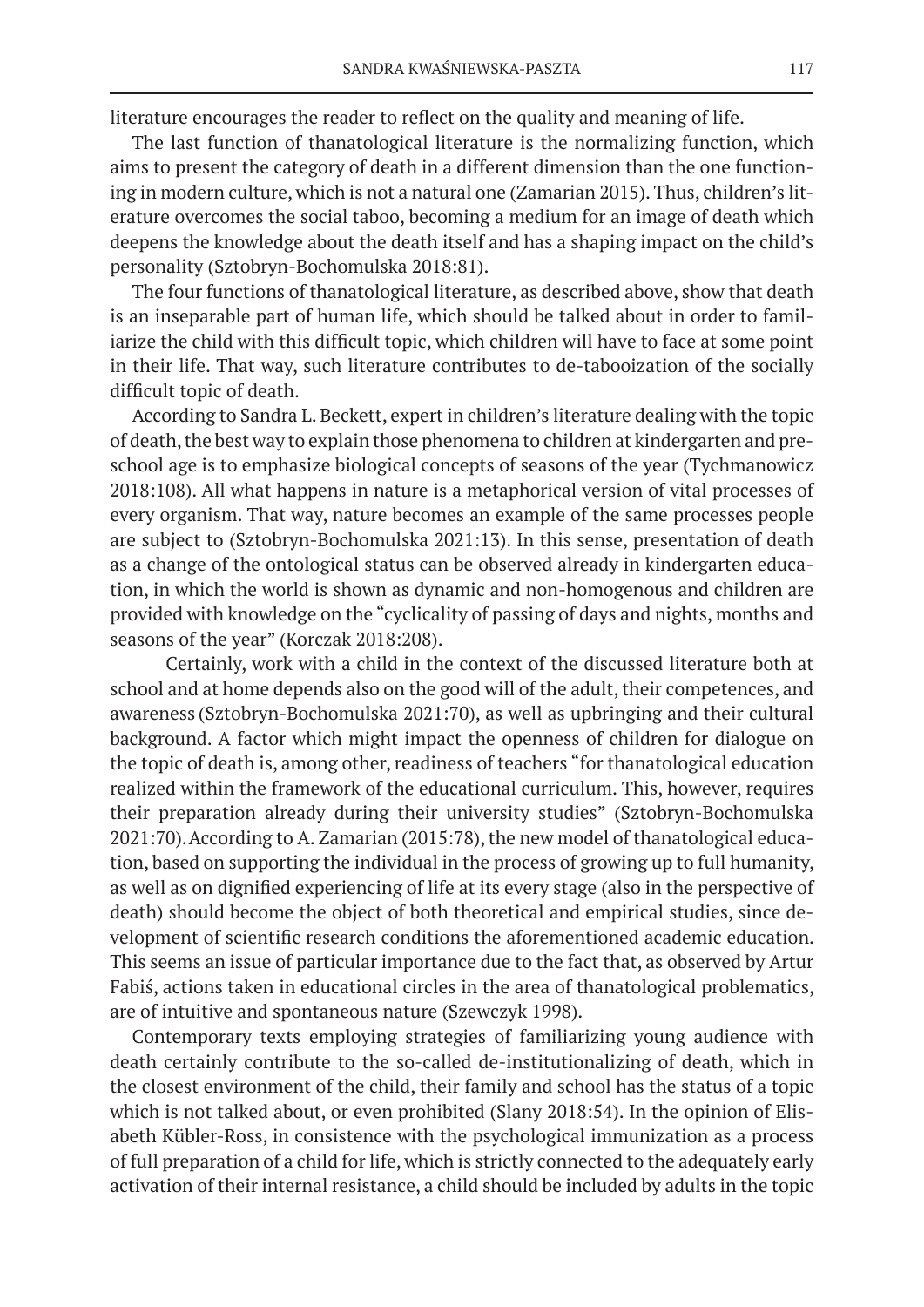of death, since thanks to that, the child is able to deal with this particularly difficult topic in a way in advance (Kübler-Ross 1996:69-71). Besides, thanatological literature requires from adults not only openness to talk about death, but also to approach the child as a subject who becomes a partner in socially significant discourses (Slany 2018:40). It also supports the shaping of an attitude preventing repression of feelings and allowing deepened reflection on human existence, which is also related to the ability to ask oneself and others non-standard and metaphysical questions, regardless of one's age (Zabawa 2012:271).

## **A CHILD IN SELECTED RESEARCH PERSPECTIVES—PRESENTATION OF SELECTED ANALYSIS CATEGORIES OF LITERARY TEXTS FOR CHILDREN**

An exemplification of the changing understanding of a child and childhood shall be presentation of the transformation which took place in the image of childhood in modern age societies belonging to the European cultural circle. In the 19<sup>th</sup> century, a child was viewed as a project to complete, which manifested itself in giving the child specific tasks to fulfil. In the religious vision of a child, those tasks involved mainly ensuring continuance of the family and salvation of the individual (Slany 2018:40). The scientific movement rooted in the Enlightenment's project of reconstruction of the world depicted the child as the future citizen of the state (Garbula & Kowalik-Olubińska 2012:27). Only in the  $20<sup>th</sup>$  century, a child stops to be perceived as a project, and becomes value, a person who has the right to create themselves and the world around them. In the post-modern age, the child acquires the status of a partner in relationships with adults, and has the right to co-decide about matters important to them (Buliński 2007). Noteworthy are also educational practices of parents belonging to individualistic and collectivistic cultures. In an individualistic culture, a child is considered an independent, assertive, self-reliant, creative person, capable of intelligent action. In turn, in collectivistic cultures, children are considered persons dependent on adults and able to subordinate their individualist goals to social goals and standards (Matsumoto & Juang 2007). The example of socialization presented above, functioning in different types of cultures, shows that childhood is a social construct which emerges from tradition as well as different political, social, economic relations and technological progress. Based on the examples provided above, one must conclude that childhood is strictly related to factors such as, e.g., social class, gender, place of living, background culture, or health (Garbula & Kowalik-Olubińska 2012:27).

Contemporary research on childhood is conducted, among others, from the perspective of assumptions of the mainstream developmental psychology and the new sociology of childhood. Differences between those two research approaches are shown by their constituting ontological, epistemological, and methodological assumptions. In developmental psychology, ontological assumptions point out that a child is foreseeable developmentally, less important to adults, and in the centre of research, but outside the social and cultural context. Within the framework of epistemological assumptions concerning the knowledge of a child, the researcher's task is to collect objective findings on universal principles of a child's development. Furthermore, it is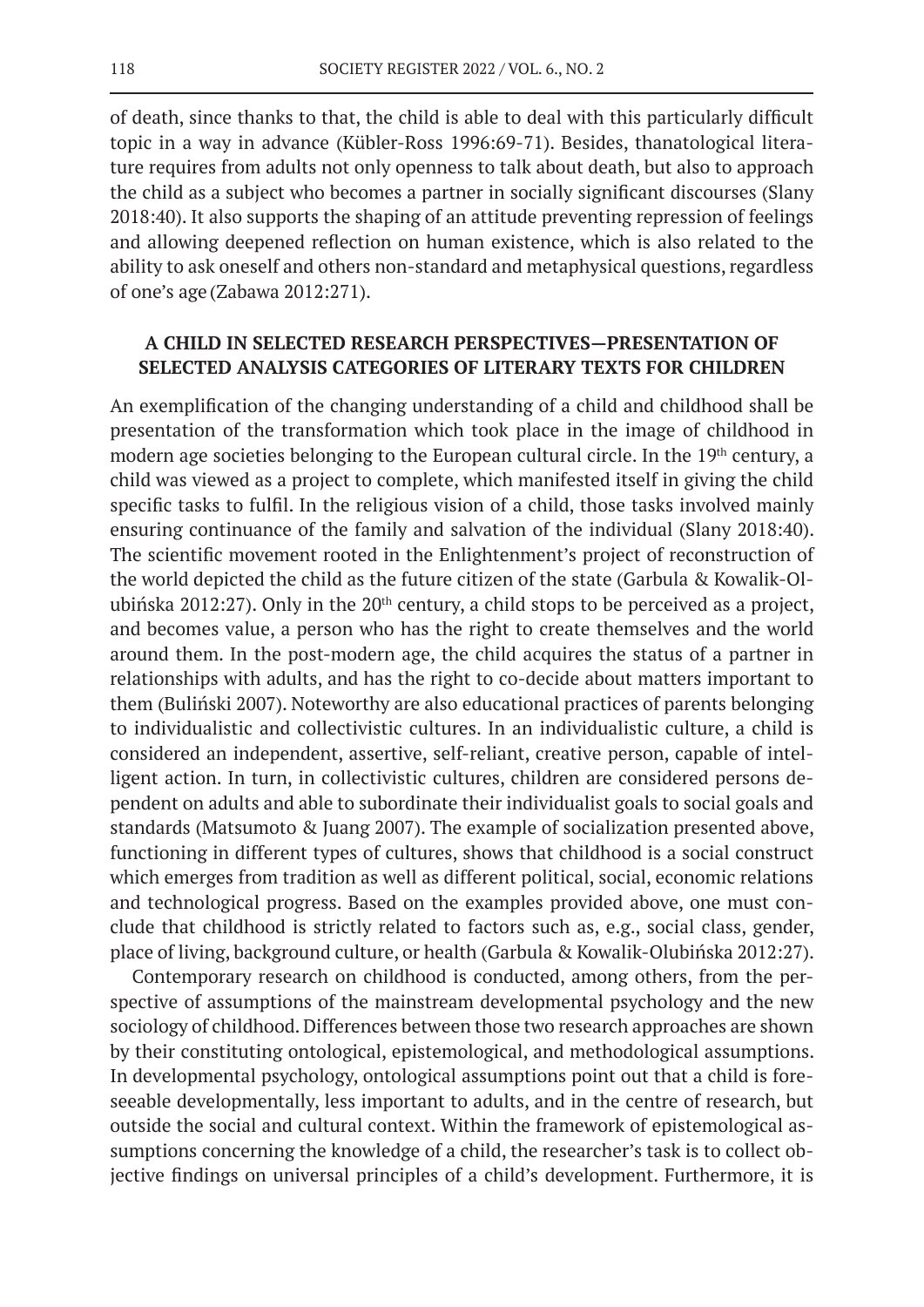assumed that the adults' knowledge of children is of much higher value than the children's knowledge. On the other hand, according to methodological assumptions of the research of a child, the social and cultural context is eliminated in the research process, and the child becomes the object of research, which is conducted in controlled conditions, using standardized tests. Therefore, quantitative methodology dominates in the discussed approach (Garbula & Kowalik-Olubińska 2012:27-30) (Hogan 2005:25).

Research with children in the new sociology of childhood, in terms of ontological assumptions, presents life and development of children in a broad social and cultural context (Woodhead & Faulkner, 2008). That approach emphasises the basic thesis of the discussed research perspective, which is the multitude of ways of experiencing life and the surrounding world by children. Children are considered "subjects actively constructing and determining their social life, the life of people around them and the communities in which they live" (Jenks 2008:112). Children become co-authors of their own biography, and through actions in a group of peers, they also generate their own cultural world (Corsaro 2005). The discussed paradigm also formulates epistemological assumptions, which refer to the need of co-constructing by children and adults (as cognitive subjects) of knowledge concerning subjective childhood worlds. Furthermore, research assumptions within the framework of the new sociology of childhood, lead to the application of the qualitative methodology (Garbula & Kowalik-Olubińska 2012:30-31). Methodological assumptions of research with children indicate that the researcher must take into account the social and cultural context in which children are placed. It should be emphasized that children become active research subjects, who have the right to express themselves about their own experience, and that way, their perspective of perceiving childhood (Woodhead 2008:10).

Perception of children as social actors and active subjects (Jarosz 2020), as well as initiating and conducting of research "from the children's perspective" definitely contribute both to their emancipation (Ozkul 2020) and to actions directed against modern practices of childhood colonization (Markowska-Manista 2018:60). In this sense, Manfred Liebel postulates the so-called decolonization of childhood, understood as a multi-dimensional process regarding various aspects of social, political, cultural and economic inequalities, related to specific situations of children and adults, as well as imbalance of power between various age groups (Markowska-Manista 2020:16; Liebel 2020).

According to Urszula Markowska-Manista (2020:16), the past thirty years led to a change in the paradigm, and reflection on methods of researching and understanding children, their rights and childhoods in various areas of life, such as, among others, upbringing, education, care, or health. Thus, it is particularly important to draw attention to protection of children's rights in the context of marginalization, discrimination, as well as social, cultural and political exclusion of children, who in practice do not feel that children's rights help them in everyday life. Therefore, the postulate of decolonization of studies on childhood and children's rights can be considered important and socially useful (Budde & Markowska-Manista 2020). It indicates the need to change the way of thinking both about children's rights and children themselves, perceived as important experts and informants about their issues and situations, since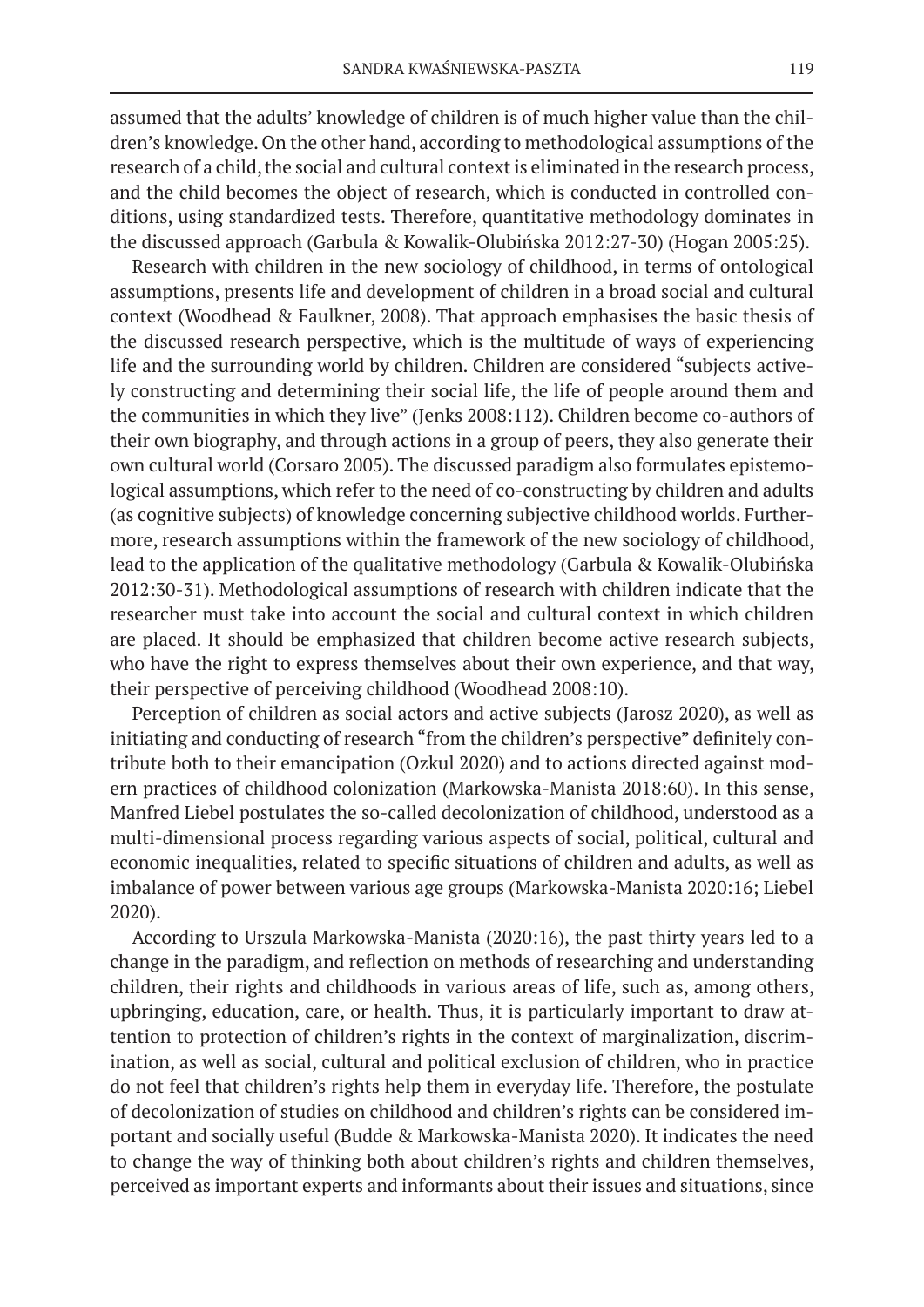one cannot understand the perspective of a child, who is an expert on their childhood if one ignores the child's voice (Cheney 2018). Undoubtedly, research conducted within the framework of critical post-colonial studies on childhood, directed at rights of a child, their "de-colonisation", subjectivity, participation, could eliminate the negative phenomena described, and that way support children, who are neglected in the political, social and cultural majority discourse (Markowska-Manista 2020:17).

In this approach, the above-mentioned research on childhoods and children's rights should be not only the area of adult researchers, but should also provide a place for children as researchers (Alderson & Morrow 2020), who, if needed, can receive advice. The minors should be treated not as a passive object of the research, but as an active partner in the research process (Markowska-Manista 2021).



Source: Own work based on J. M. Garbula, M. Kowalik-Olubińska (2012) and U. Markowska-Manista (2018).

It should be noted that this approach comes close to the research perspective discussed above, as proposed by the sociology of childhood, simultaneously constituting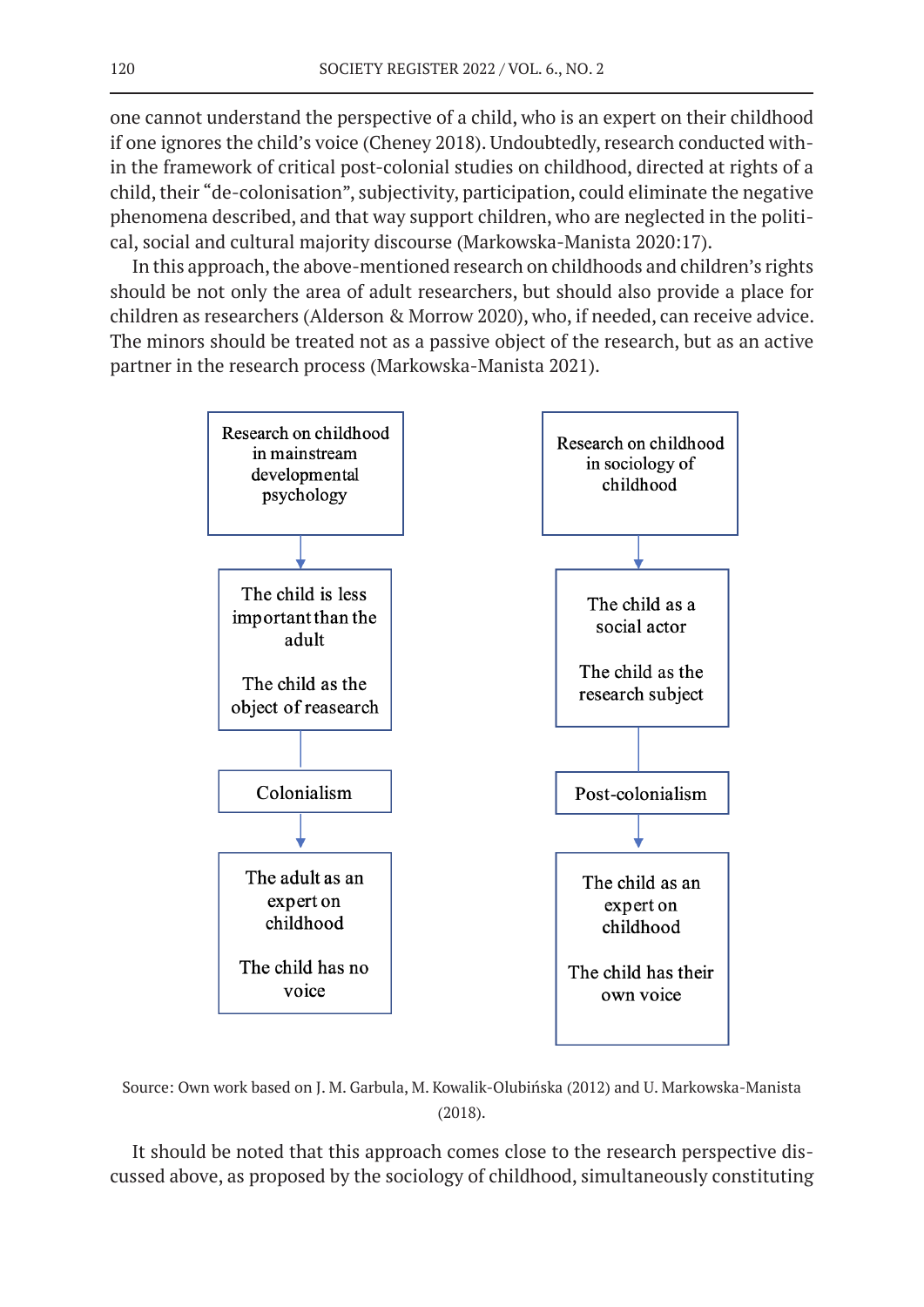a discourse of the "new" childhood, in which the subjective perspective of the child is important with regard to assessment of their own situation (James & Prout 1997). According to Ben-Arieh and Tarshish, the changeability and evolution of discourses concerning children can be depicted as a shift from the category of the child's welfare and the child as the object of care to the category of the child' well-being, which should be understood as "subjective experiencing of the good quality of life and own well-being" (Ben Arieh & Tarshish 2017). Those two researchers define the discourse of research on childhood as a positive orientation, resulting from the fact that the weight was shifted to questions concerning possibilities of improvement, directions for strengthening and support, as well as the use of the individual and environmental potentials. The researchers also point out to the convergence of the discourse of the child's welfare with the discourse of children's rights (Jarosz 2017:70).

To compare the discussed discourses from the perspective of the mainstream developmental psychology (showing the child as the object of research and a being less important than adults) and from the perspective of the sociology of childhood (presenting the child as a social actor and research subject), as well as post-colonial research on childhood, one can use the figure to present their characteristic traits, similarities and differences.

The categories of the child and childhood in the perspective of the mainstream developmental psychology and the sociology of childhood, including influence of colonial and post-colonial theories in the context of research on childhood, as presented above, constitute analytical categories for the selected literary works for children, dealing with the topic of the taboo of death, which are discussed in the next chapter.

# **A CHILD AS AN OBJECT AND SUBJECT OF RESEARCH, AND THE TABOO OF DEATH IN CHILDREN'S LITERATURE**

Simultaneously to the increase of contemporary interest in difficult and sensitive topics, which are generally described as taboo topics, a new tendency can be observed in children's literature to talk directly about death (Sztobryn-Bochomulska 2021:120). However, it should be noted that death functioning in children's literature also underwent changes. According to Małgorzata Gwadera, presentation of death in works directed at the youngest was and still is dependent on both cultural and social perspective (Sztobryn-Bochomulska 2021:121). One must also keep in mind that each work for children also includes a specific vision held by the adult with regard to the child and the world in which they live (Cackowska 2013:21), and literature has unquestionable importance for the development of the human due to, among others, emotional, aesthetical, cognitive values, etc. (Sztobryn-Bochomulska 2021:121).

In this sub-chapter, the author analyses four works for children at the kindergarten and pre-school age.

The research method was the qualitative content analysis. The author is interested how the selected works depict death and what image of the child and childhood emerges from the contents of the given text.

Analytical categories of texts include: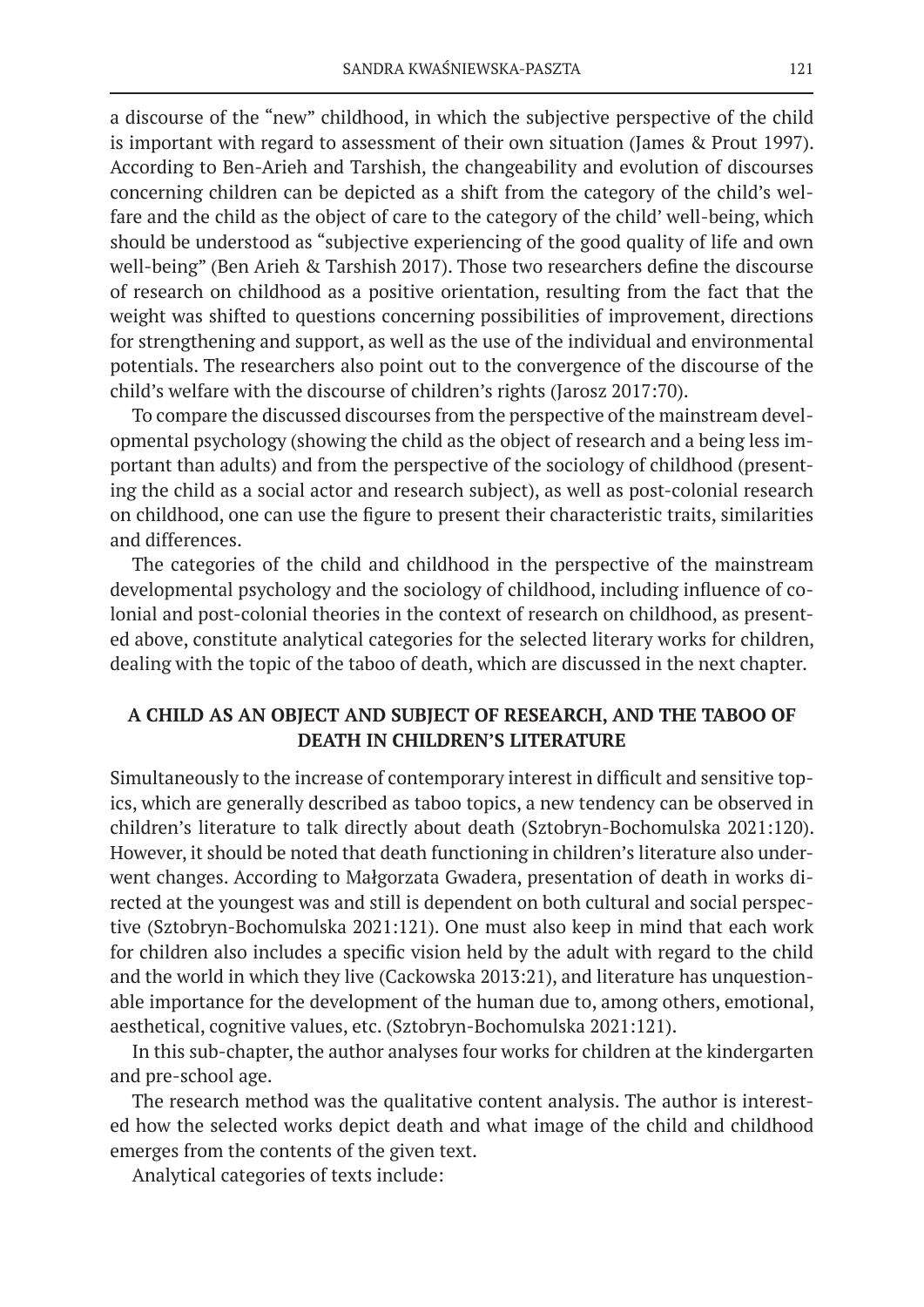(a) Child as the subject (as proposed by the sociology of childhood), including the perspective of the colonial theory considering the adult to be an expert,

(b) Child as the object of research (as proposed by the mainstream developmental psychology) in the area of childhood, including the post-colonial theory considering the child to be an expert in their field (childhood).

*Golden Wand. Children, read and learn how bad things happen to the naughty ones* by Heinrich Hoffman, published in 1844, is the most representative example of a didactic story written as a warning. In the discussed work, child protagonists face drastic punishments, or even demise, which is grotesque and simultaneously cruel (Czernow 2018:22). The book had international and historically lasting success (Czernow 2018:23).

One of the stories told is a tale about a boy who did not want to eat. For being a fussy eater, he was punished by starving to death (Fati 2015:64).

On the fifth day, something chokes him in his chest and throat/The one that does not eat soup, must die./So it was with Michaś, who was healthy and fat,/For five days he was fussy, on the sixth day, he was dead. (Kozak 2016)

Death depicted as uncompromising and indisputable is supposed to raise fear and anxiety, and becomes a punishment for the child's behaviour, in this case—not eating. The adult does not ask about the reasons for the child's behaviour, their welfare, possibility to improve the situation, since the adult has the full knowledge of the child's needs.

A particularly expressive motif of death and dying as a punishment for a child protagonist was used by Carlo Collodi in *Pinocchio* (Czernow 2018:22). "The scheme of a 'plotline triptych' (warning—wrongdoing—punishment) is repeated multiple times, the wooden recidivist always strays from the path of virtue, each time suffering unpleasant consequences". Similarly as in the Hoffman's work, death serves as a socalled bogey and appears when the puppet refuses to drink bitter medicine—at which time, he is confronted with the vision of his own funeral (Czernow 2018:25).

After those words, the door opened and four rabbits entered the room, black as ink, carrying a coffin on their shoulders. – What do you want from me?! – Pinocchio screamed, and sat on his bad, terrified. – We came for you—said the largest rabbit. – For me? But I'm not dead yet! – Not yet, but if you refuse to take the medicine which would pull you out from fever, you have just a few minutes of life left! (Collodi 2012:74)

The child presented in the abovementioned works is treated as an object and a problem. This is indicated, among others, by the lack of clear focus on individual experiencing of existence by the child protagonist, and lack of reflection on improvement of the quality of his life. On the other hand, there is a strong emphasis on consequences of his actions. Death is supposed to raise fear, it appears as the highest punishment which cannot be disputed, and the world of the child's emotions is pushed to the background, often neglected, or completely unnoticed. Furthermore, the adult has full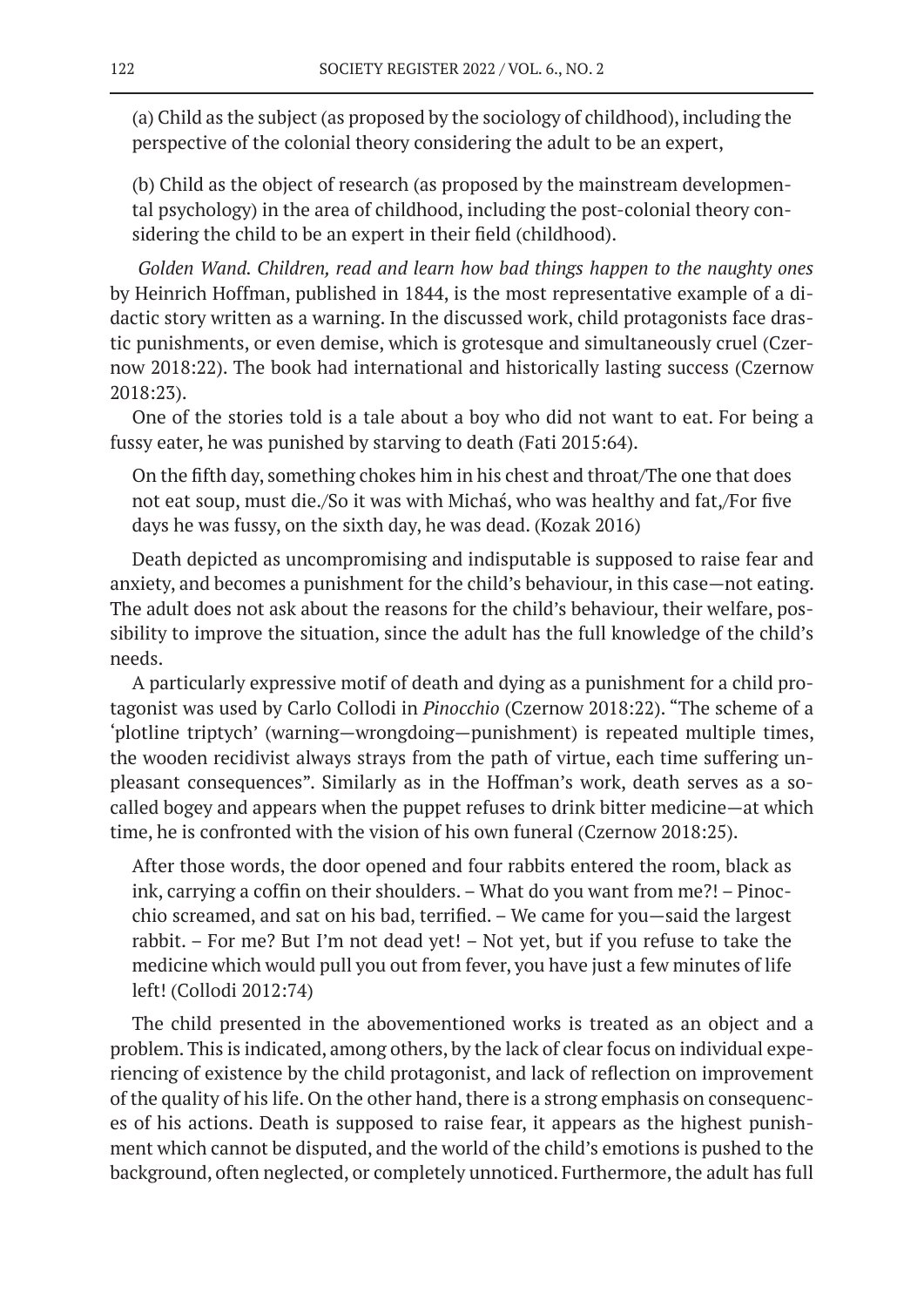knowledge of the child, his childhood and needs. Thus, the child has no voice of their own, as it is taken away from him by adults. In this context, it must be said that the abovementioned stories written for children as a warning, and using for this purpose the motive of death as a punishment, show the child from the perspective of the mainstream psychology and colonialism, as an object of research. The child depends on the adult, who has comprehensive knowledge of the child and their childhood.

With regard to the motif of death as a punishment, presented above, it must be noted that a sudden lack of a parent, a caretaker or a close person can be perceived by a child as an intentional action, or even punishment. That is why it is so important for caretakers to support the shaping of the notion of death in children, in order to eliminate the risk of solidifying the false understanding of death (Sztobryn-Bochomulska 2021:192).

On the other hand, the classic picture book by Max Velthuijs, entitled *Frog and the Birdsong* (Velthuijs 2015) is of contemplative nature, contains philosophical content, and allows the child to understand that death is a natural end of life. The work refers to the naturalness and the processual aspect of death. This is a tale of a bird which sings beautifully, but dies. Other animals feel sad because of its death and bury it properly. In time, animals start to play again and announce that life is beautiful, according to the epicurean motto *carpe diem* (Velthuijs 2015:42). The cyclicality of life and death, shown using a metaphor in form of plants and animals, may help children project their own experiences to processes taking place in nature (Slany 2018:43). Furthermore, "in this text, death becomes one of the basic existential topics, presented in a simple and gentle way, adequately to the age of the recipient" (Slany 2018:43).

Among contemporary publications which aim to help a child deal with the death of a close person, the book by Hilde Ridden Kommendal entitled *Does Daddy cry?* should be mentioned. This is a story about the fact that death of a close person gives rise to various emotions, for example, anger. "The strong dad, who was the head of the family, worked on the farm and played with his sons, starts to disappear. He does not have the strength to handle everyday affairs, even to play with his children. Eventually, he goes to the hospital and dies there. The sons, in particular the few-years-old Olav, one way or the other had to accept the fact that they can no longer play with their father, and that their mother is crying, although they are very angry about it" (Sztobryn-Bochomulska 2018:301). Lack of a parent can be perceived by the child as abandonment. In order to deal with the loss, the child often applies defence mechanisms (in this case, denial) (Sztobryn-Bochomulska 2018:192):

I am not sad because Dad is dead, I did not like him at all—insisted Olav. Olav looks at photos of his Dad and knows that he was nice. But sometimes, looking at the same photos, he says that Dad was stupid. (Kommedal)

According to Beata Stachowska, a psychologist working at a hospice and managing support groups for families in mourning, that story is a perfect guideline, showing how to accompany orphaned children in their grieving process. The content of the story are conversations held by the mother with her five-year-old son (Woda 2012:18). In those talks, it is clear that the boy's mother is emphatic, accepts the child's emotions,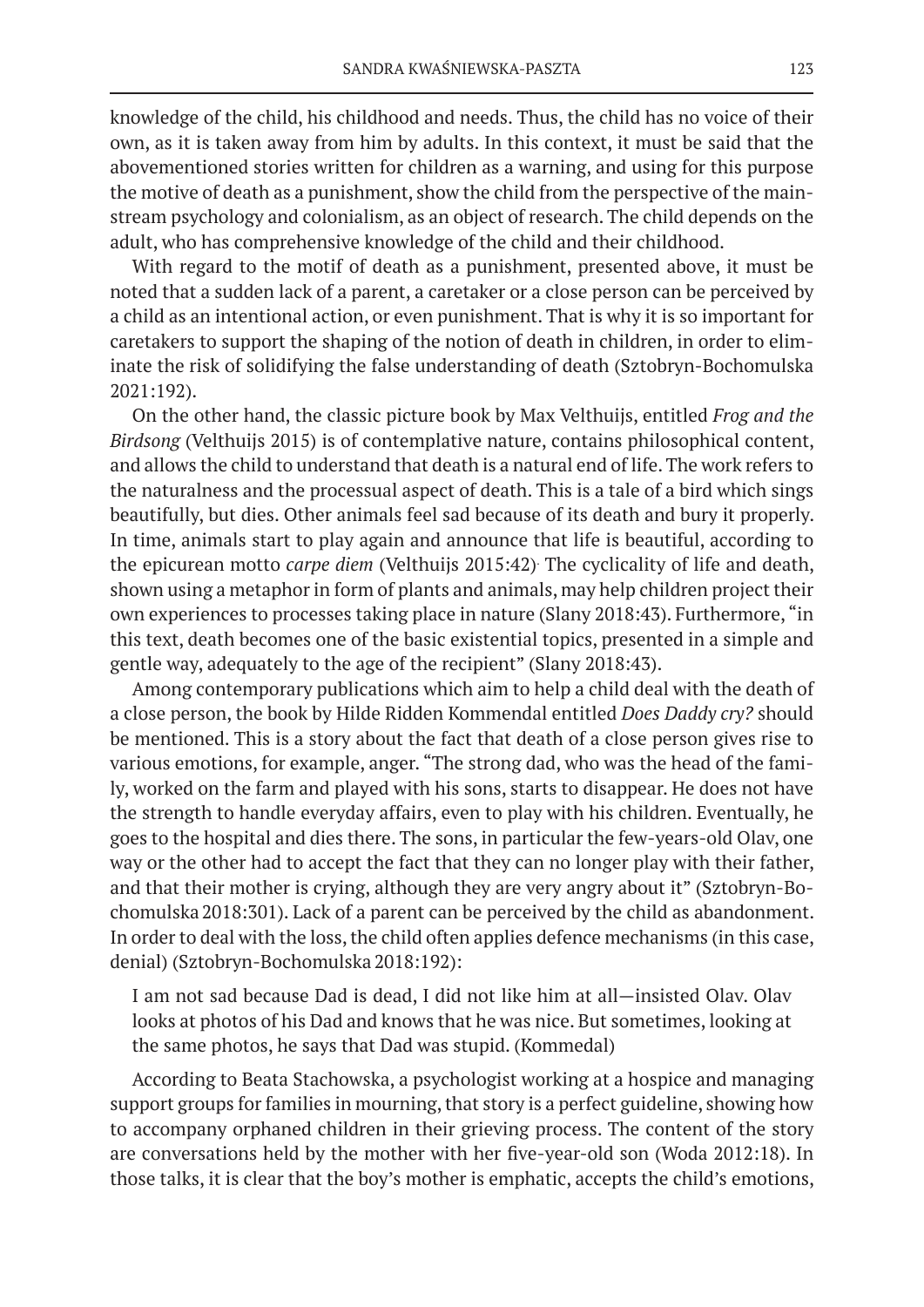supports them—also when Olav says that he is not sad because of his dad's death and that he did not really like him.

The two books discussed above are inspired both by thanato-pedagogics, postulates of the hospice movements, and the post-humanistic discourse concerning the de-tabooization of death in modern societies. In those works, the subjectivity of the child manifests itself in the way of talking about death, which is adapted to the age and capabilities of a small child. Death is something which happens and lies in the nature of every being. Also, the child protagonist is treated as a subject functioning in the social and cultural context, and their "voice" is respected and, most importantly, heard. Therefore, the object of the discourse is no longer (as in Hoffman's and Collodie's works) the child as a problem, but problems faced by children and the subjective perspective of showing their experience and looking for methods to improve the quality of children's lives in this scope (Jarosz 2017:71). Based on the above-mentioned examples of literary works, one can see that the child is shown in the perspective of sociology of childhood and post-colonialism, considering the child to be a subject and a social actor, having their own voice and being an expert in the area of childhood.

In the 20th century, the way of thinking about the child and childhood changed. In this period, movements emerged proclaiming the child's autonomy. This definitely had a huge impact on children's literature. An example is the change of the motive of dying of children, who gradually stopped dying as an example or a punishment (Slany 2018:28). The humanistic approach to upbringing, which started at the beginning of the 20th century, influenced the change of the literary motif of death, shown from the existential perspective (Fati 2015:64). As a result of the abandonment of authoritarian pedagogical systems, the motif of death, on one hand, became a new inspiration for authors, and on the other hand—started to function in the sphere of a taboo, as a topic too scary, too difficult, and also too sad for the child, whose psyche needed to be protected, according to the 20th century spirit (Fati 2015:29).

According to Dorota Wojciechowska, in contemporary works for children, the index of taboo topics has been extended to include the problems of death, pain, illness, and suffering. However, it must be emphasized that those topics usually come up in specific contexts and approaches, and are subjected to the basic composition principle, according to which the story must end in a pleasant and nice way (Skowera 2013:128). It should be added that the terror of a happy ending forced artistic restrains on authors (Wojciechowska 2005:197). Contemporary thanatological children's literature shows individuality as well as intimacy and naturalness of death. More important and more valuable than off-hand remarks about death are wise conversations with the child, allowing the child to prepare for such final events and to get a proper distance to death (Slany 2018:41).

## **CONCLUSIONS**

The conducted review of theoretical issues related to the understanding of death by children, the essence and function of thanatological education, as well as the analysis of the selected works based on the categories of analysis of the child and childhood, as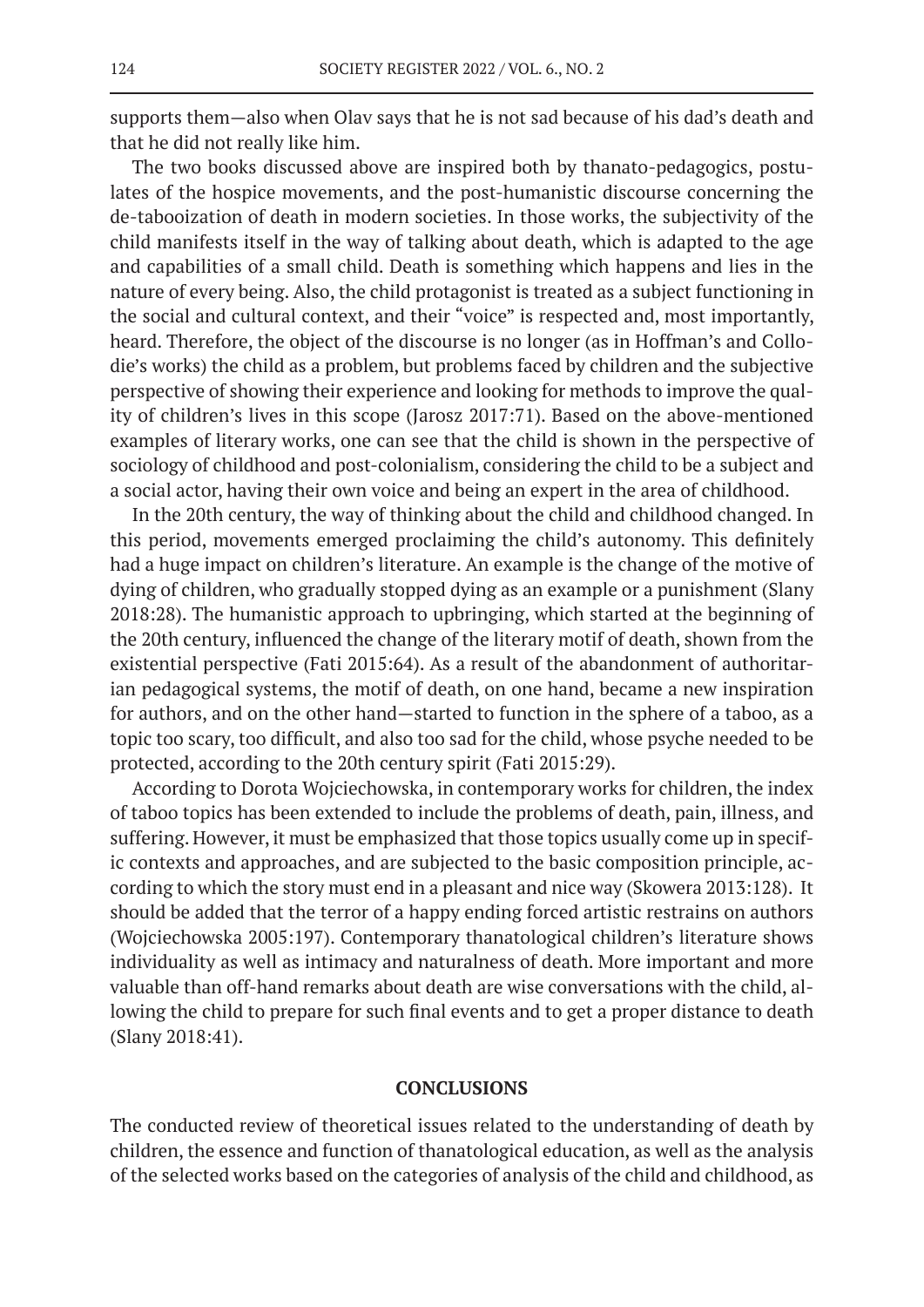presented in the article, show that treating the child as a subject in terms of a dialogue with children about death supports their comprehensive development.

The discussed process of shaping the understanding of death by children develops gradually due to the emotional and intellectual immaturity of the child. The way children interpret death depends, among others, on their cognitive development, personal experience, the social and cultural context, as well as support from the closest environment of the child. It was also shown that children are naturally interested in death, and an open conversation about it does not cause fears in children. This is also confirmed by the selected scientific studies presented in the text, conducted by researchers such as, among others, Virginia Slaughter and Maya Griffiths as well as Birgitta Johansson and Gun-Britt Larsson. At this point, it is worth mentioning that the knowledge of the process of perception of death by children is important from the perspective of education. This refers to the relationship both between the teacher and the child as well as the parent and the child. Also, the knowledge of the discussed contents may contribute to better understanding of motivations of children's behaviours.

The characteristic of thanatological literature discussed in the other part of the article allowed to distinguish its four functions: familiarizing, therapeutic, supportive, and normalizing (Sztobryn-Bochomulska 2018:75). Based on those functions, it was proven that such literature familiarizes the child with the topic of death, contributes to reduction of emotional tension, encourages reflection on the essence and sense of life, and abandons the social taboo of *distorted death* through affirmation of the category of death, which, in turn, shapes the child's personality. In terms of working with children in the context of the discussed literature, both at home and at school, it was noted that the use of such literature by adults in the context of upbringing depends on their will, awareness, and competences. The openness of both children and adults to a dialogue about death certainly depends on the teachers' readiness to offer thanatological education within the scope of the curriculum, and this is closely related to the academic education of future educationists. Such education should be preceded by deepened research in terms of theory and empiria (Sztobryn-Bochomulska 2021:70). Certainly, results of such research would allow to determine the status of education in the context of achieving mature understanding of death in the process of both formal and informal education (Zamarian 2015:78). It should be noted that such research is also interesting from the point of view of development of children, who tend to spend more and more time in front of a TV or a computer screen (Wilczek-Różyczka 2002:17). In accordance with the canon of contemporary literature, the world of mass media depicts death as funny, scary, unreal, but also reversible, thus presenting death to children in a false way (Fati 2015:64) (e.g., presenting violent death as a result of a murder as well as violence in movies or computer games) (Sztobryn-Bochomulska 2021:177).

Furthermore, reflections aimed at determining and describing the categories of analysis of the four selected works for children in the present article showed that children's literature always constitutes a specific vision of the child and the world, and those visions shape the identity of the young recipient. Based on the presented transformation which took place in the understanding of the child and childhood over the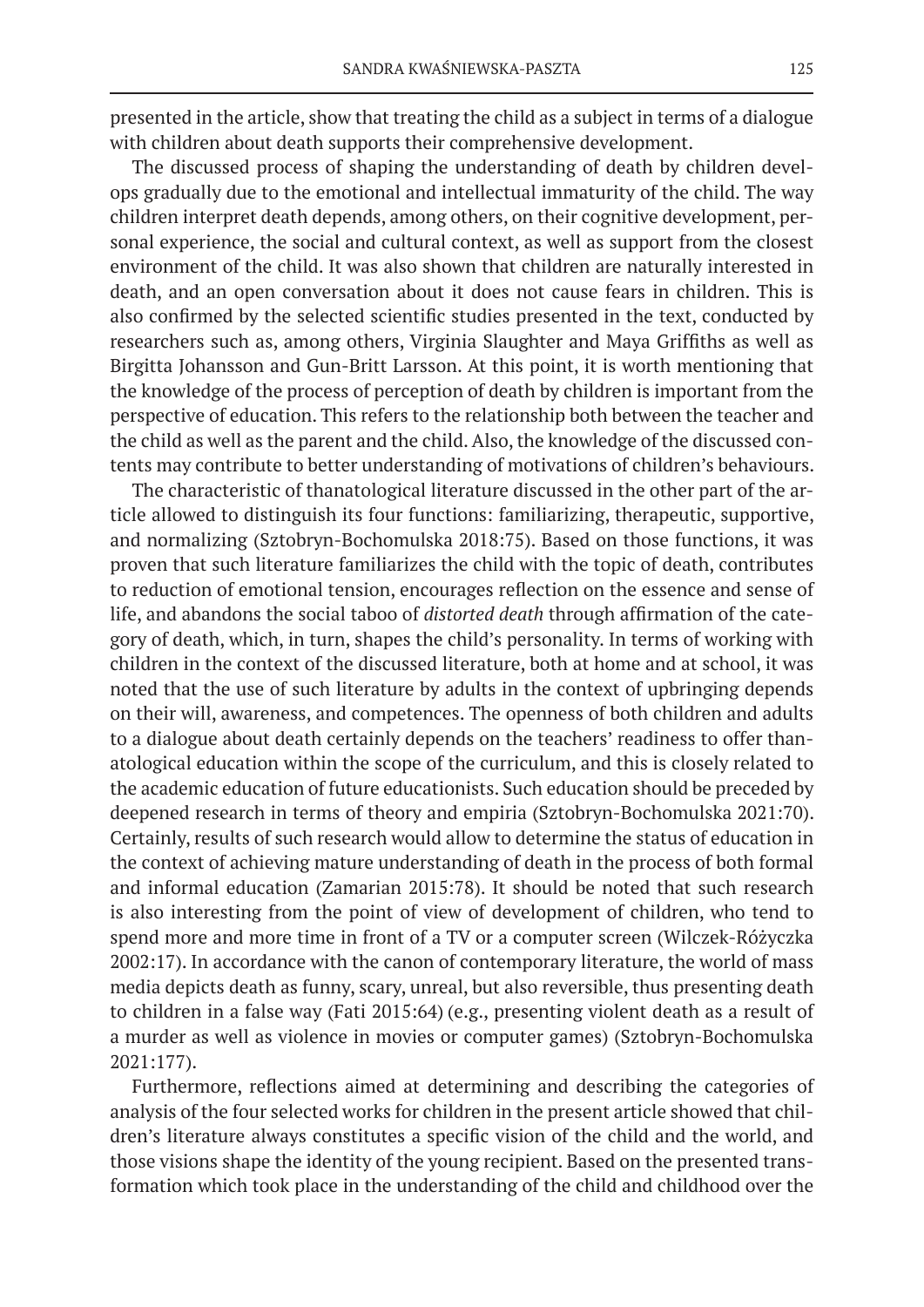last three centuries, a reference was made to contemporary research on childhood, conducted from two perspectives: the sociology of childhood, and the mainstream psychology. Likewise, the analysis of the two aforementioned discourses allowed also to show similarities in the perception of the child and childhood with regard to the colonial and post-colonial theory in the context of research on childhood. Therefore, as categories for the analysis of children's texts dealing with death, selected were: the child as a subject, a social actor, and an expert in the area of childhood (sociology of childhood, post-colonialism), and the child as an object, less important than the adult, and the adult as an expert in the area of childhood (mainstream developmental psychology, colonialism).

The exemplification of depicting the child in children's literature about death based on the abovementioned analytical categories and the related research perspectives, was the analysis of the following works: *Golden Wand. Children, read and learn how bad things happen to the naughty ones* by Heinrich Hoffman, *Pinocchio* by Carlo Collodi, *Frog and the Birdsong* by Max Velthuijs, and *Does Daddy cry?* by Hilde Ridden Kommendal. The two first works are warning stories, in which death becomes a penalty for the improper behaviour of the child. The fact that the child in the discussed literary works was perceived as less important than adults and as a problem resulted in an approach to the child as an object, which is consistent with the optics of perception of the child and childhood by mainstream psychology and colonialism. It was also proven that such an image of the child in literature was influenced by the then functioning philosophy of the child and childhood. Abandonment of authoritarian pedagogical systems is reflected in the last two works representing contemporary thanatological literature, based, among others, on the post-humanistic discourse referring to the tabooization of death in the modern world. Contrary to the first two works, here, death is not a punishment, but something which simply happens as it is part of the never-ending cycle of nature. Thus, the emphasis in the works by Velthuijs and Kommendal on the child as a competent being, functioning in the social and cultural context, and the search for solutions to problems of the child and that way, improvement of the quality of their life, makes those stories consistent with the perspective of the sociology of childhood and the post-colonial theory of research on childhood.

In literary works for children, one can find a specific image of the child and childhood. Treating the child as a subject in the context of the topic of death definitely supports the child's correct development and is expressed, among others, by the openness of adults for a dialogue with children about that topic. That holding of a dialogue is clearly visible in the contents of highly artistic thanatological literature, which does not make one fear death, but familiarizes it through specific language adapted to the age and perceptive capabilities of the child. Familiarizing the child with the topic of death seems particularly important from the point of view of modern culture which approaches death in an unreal way, as well as scientific research confirming that lack of support from the child's environment regarding that topic may result in emotional disorders when the child experiences real death in their own life. Undoubtedly, knowledge of thanatological literature dealing with death in a familiar way, and related to the perception of the phenomenon of death by children in the context of the child's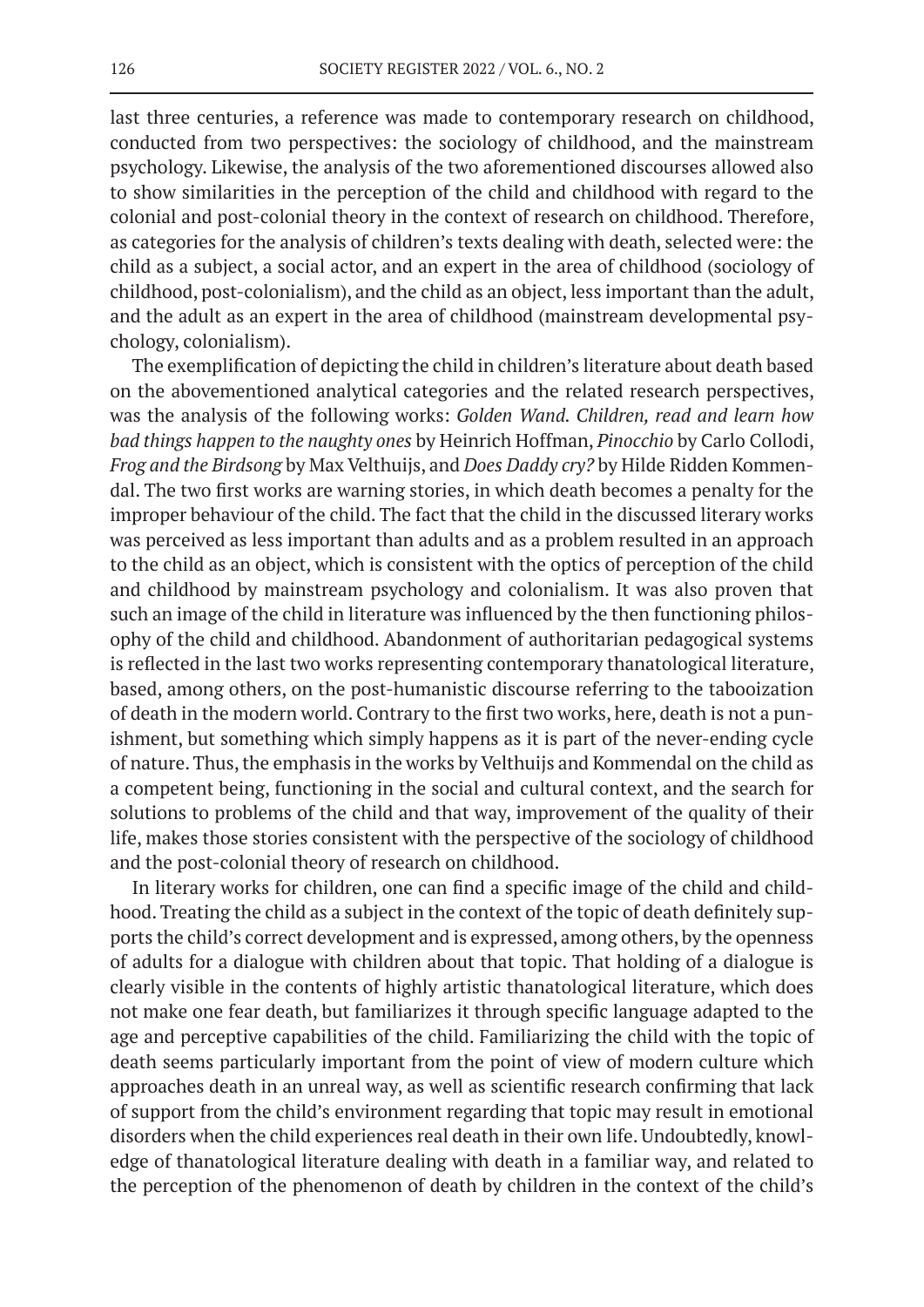development should be popularized, especially among parents as well as future and present teachers. It is the adults who open before children a path to a dialogue about death, which is part of existence of every person (Grzybowski 2009:9).

**FUNDING:** This research received no external funding. **CONFLICT OF INTEREST:** The author declares no conflict of interest.

# **REFERENCES**

- Adamczykowa, Zofia. 2004. *Literatura dla dzieci. Funkcje kategorie gatunki*. Warszawa: Wydawnictwo Wyższej Szkoły Pedagogicznej.
- Alderson, Priscilla & Virginia Morrow. 2020. *The Ethics of Research with Children and Young People. Second edition*. Los Angeles: SAGE.
- Antoszewska, Beata & Aleksandra Tobota. 2017. "Śmierć w świecie dziecka i nastolatka – wpływ rodziców i innych dorosłych." Pp. 210-223 in *Człowiek w obliczu kresu życia*, edited by B. Antoszewska & S. Przybylski. Kraków: Wydawnictwo Impuls.
- Baluch, Alicja. 1994. *Dziecko i świat przedstawiony, czyli tajemnice dziecie*ę*cej lektury*. Wrocław: Wydawnictwo Wacław Bagiński i Synowie.
- Beckett, Sandra L. 2012. *Crossover Picturebooks. A Genre for All Ages*. London: Routledge.
- Bowen, Murray. 2004. "Family reaction to death." Pp. 47–60 in *Living beyond loss*, edited by F. Walsh & M. McGoldrick. London: W.W. Norton & Company.
- Budde, Rebecca & Urszula Markowska-Manista. 2020. *Childhood and Children's Rights between Research and Activism: Honouring the Work of Manfred Liebel*. Wiesbaden: Springer VS.
- Buliński, Tarzycjusz. 2007. "Kulturowy wymiar wychowania: praktyki i ideologie." Pp. 95-137 in *Wychowanie. Pojęcia. Procesy. Konteksty*, edited by M. Dudzikowa & M. Czerepaniak-Walczak. Gdańsk: GWP.
- Cackowska, Małgorzata. 2013. "Ideologie dzieciństwa a/i tabu w książkach obrazkowych dla dzieci." *Opuscula Sociologica* 3(5): 19-30.
- Cheney, Kristen. 2018. "Decolonizing Childhood Studies: Overcoming Patriarchy and Prejudice in Child-Related Research and Practice." Pp. 91-104 in *Reimagining Childhood Studies*, edited by S. Spyrou, R. Rosen, & D. T. Cook. London: Bloomsbury Academic.
- Corsaro, William A. 2011. *The Sociology of Childhood*. Los Angeles: Pine Forge Press.
- Ciesielska, Marta. 2020. "Prawa dziecka jako jednostki." *Przegląd Krytyczny* 2(1):121- 130.
- Clement, Lesley D. & Leyli Jamali. 2016. *Global Perspectives on Death in Children's Literature*. New York: Routledge.
- Collodi, Carlo. 2012. *Pinokio. Historia pajacyka*. Poznań: MediaRodzina.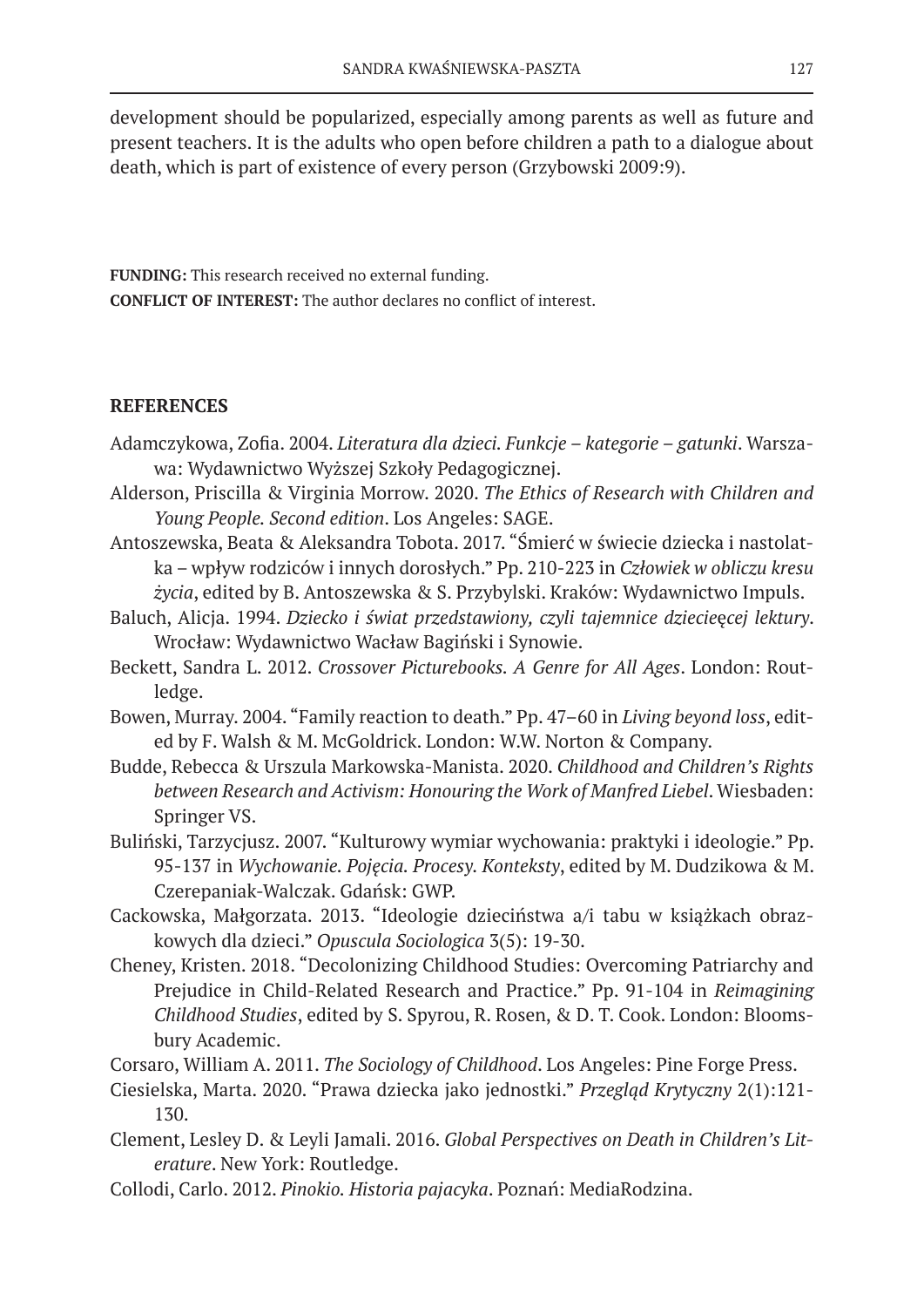- Czernow, Anna Maria. 2018. "Przemiany motywu śmierci dziecka w literaturze dla niedorosłych." Pp. 15-35 in Śmierć w literaturze dziecięcej i młodzieżowej, edited by Katarzyna Slany. Warszawa: Wydawnictwo SBP.
- Dąbkowska, Małgorzata. 2002. "Zespół stresu pourazowego u dzieci." *Psychiatria w Praktyce Ogólnolekarskiej* 2:251:254.
- Dymel-Trzebiatowska, Hanna. 2018. "Niebo ma wiele imion. Śmierć w skandynawskich książkach obrazkowych." Pp. 147-171 in Śmierć w literaturze dziecięcej i młodzieżowej, edited by K. Slany. Warszawa: Wydawnictwo SBP.
- Deręgowska, Justyna. 2015. Śmierć w świecie dziecka (https://swps.pl/strefa-psyche/ blog/posty/2203-smierc-w-swiecie-dziecka?dt=1626866245131).
- Fati, Amor. 2015. "Śmierć w literaturze i kulturze dziecięcej, czyli o problemach dziecięcej tanatologii." *Antropologiczne Czasopismo Filozoficzne* 2(2):61-79.
- Ford, Julian D. 2010. *Posttraumatic Stress Disorder. Scientific and Professional Dimensions*. Oxford: Elsevier Academic Press.
- Frączek, Zofia. 2017. "Współczesna rodzina wobec doświadczenia straty bliskiej osoby – wielowymiarowość doświadczeń i przeżyć." Pp. 151-160 in *Rodzina w sytuacji straty bliskiej osoby*, edited by D. Opozda & M. Parzyszek. Lublin: Katedra Pedagogiki Rodziny Instytutu Pedagogiki Katolickiego Uniwersytetu Lubelskiego Jana Pawła II.
- Galende, Nuria. 2015. "Death and its Didactics in Pre-School and Primary School." *Procedia – Social and Behavioral Sciences* 185:91-97.
- Garbula, Joanna Maria & Małgorzata Kowalik-Olubińska. 2012. "Konstruowanie obrazu dzieciństwa w perspektywie psychologicznej i socjokulturowej." *Przegląd Pedagogiczny* 1:25-34.
- Grzybowski, Przemysław P. 2009. "Praktyczne cele i aspekty kształcenia tanatologicznego pedagogów i nauczycieli." Pp. 7-19 in *Jak rozmawiac*́ z uczniami o *końcu życia i wolontariacie hospicyjnym*, edited by J. Binnebesel, A. Janowicz, & P. Krakowiak. Gdańsk: Via Medica.
- Haynes, Joanna & Karin Murris. 2012. *Picturebooks, Pedagogy and Philosophy*. London: Routledge.
- Hoffman, Heinrich. 1987. *Złota różdżka. Czytajcie dzieci, uczcie się, jak to niegrzecznym bywa źle*. Warszawa: Wydawnictwa Artystyczne i Filmowe.
- Hogan, Diane. 2005. "Researching 'the child' in Developmental Psychology." Pp. 22-41 in *Researching Children's Experience. Methods and Approaches*, edited by S. Greene & Diane Hogan. Los Angeles: SAGE.
- Hunt, Peter. 2008. "Literatura dla dzieci a dzieciństwo." Pp. 61-83 in *Wprowadzenie do badań nad dzieciństwem*, edited by M. J. Kehily. Kraków: Wydawnictwo Apostolstwa Modlitwy.
- Jarosz, Ewa. 2017. "Dziecko i dzieciństwo pejzaż współczesny. Rzecz o badaniach nad dzieciństwem." *Pedagogika Społeczna* 2(64):57-81.
- James, Allison & Alan Prout. 1997. *Constructing and reconstructing childhood: contemporary issues in the sociological study of childhood*. London: Falmer Press.
- Jenks, Chris. 2008. "Socjologiczne konstrukty dzieciństwa." Pp. 111-134 in *Wprowadzenie do badań nad dzieciństwem*, edited by M. J. Kehily. Kraków: Wydawnictwo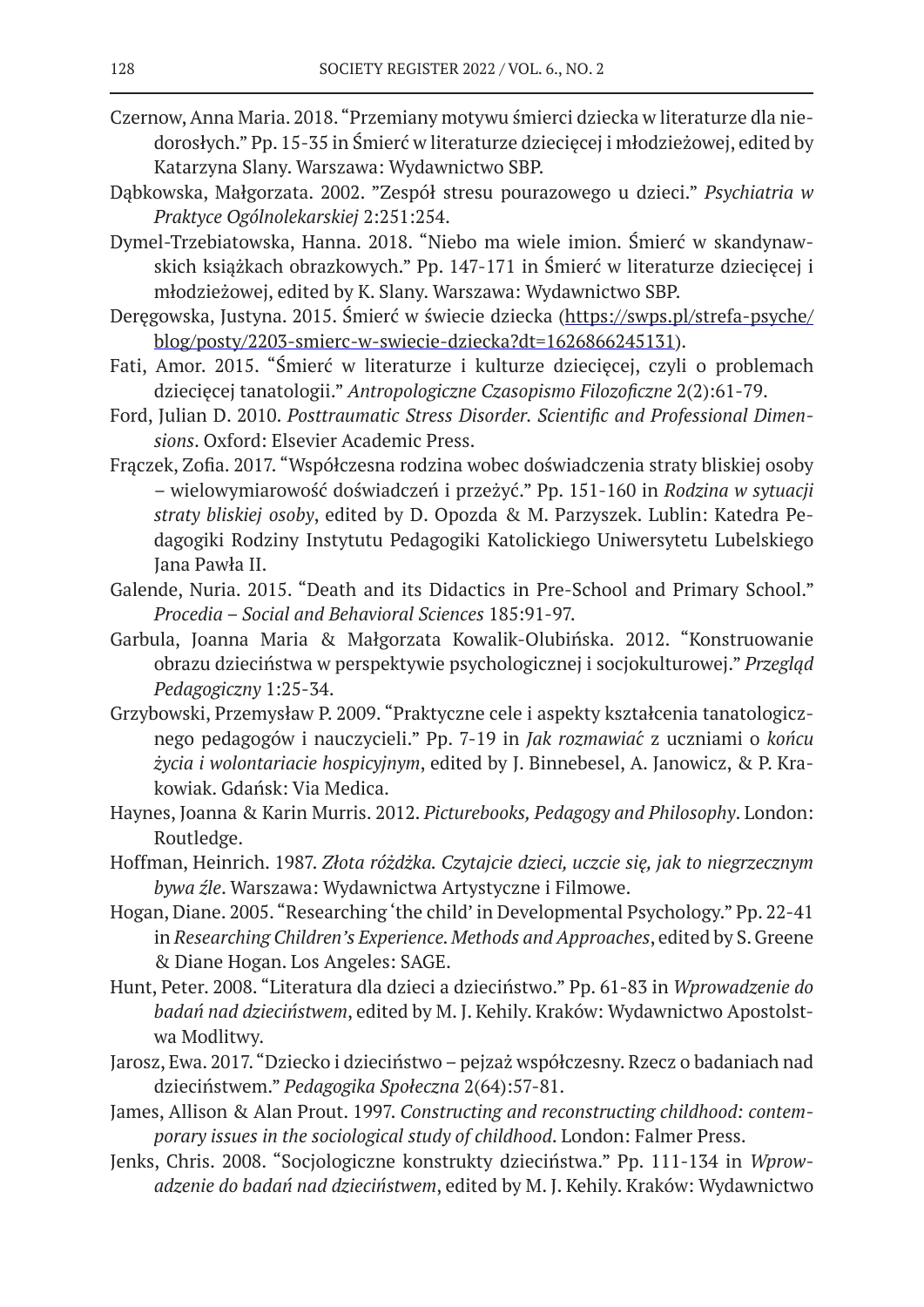Apostolstwa Modlitwy.

- Johansson, Birgitta & Gun-Britt Larsson. 1976. *Barns tankar om doden*. Stockholm: Natur & Kultur.
- Józefowicz, Anna, 2016. "Oswajanie z przemijaniem temat śmierci we współczesnej literaturze dla dzieci. Terapeutyczne walory wybranych opowieści." *Dziecko Krzywdzone. Teoria, badania, praktyka* 3:152-169.
- Kastenbaum, Robert. 1977. "Death and development through the lifespan." Pp. 17-45 in *New meanings of death*, edited by H. Feifel. New York: McGraw-Hill.
- Kielar-Turska, Maria. 2008. "Poznawcza reprezentacja śmierci u dzieci i wiedza ich rodziców w tym zakresie – rola rodzinnego dyskursu." Pp. 323-337 in *Zdrowie, stres, choroba w wymiarze psychologicznym*, edited by H. Wrona-Polańska. Kraków: Wydawnictwo Impuls.
- Kirwin, Kathleen M. & Vanya Hamrin. 2005. "Decreasing the risk of complicated bereavement and future psychiatric disorders in children." *Journal of Child and Adolescent Psychiatric Nursing* 18(2):62-78.
- Kommedal, Hilde R. 2008. *Czy tata płacze?* Gdańsk: Fundacja Inicjatyw Społecznie Odpowiedzialnych.
- Korczak, Aleksandra. 2008. "Czy to takie smutne? Muminki i śmierć." Pp. 201-214 in Śmierć w literaturze dziecięcej i młodzieżowej, edited by K. Slany. Warszawa: Wydawnictwo SBP.
- Korczak, Janusz. 1929. *Jak kochać dziecko. Dziecko w rodzinie*. Warszawa: Wydawnictwo Jakuba Mortkowicza.
- Kotowicz, Justyna. 2012. "Śmierć w kontekście terminalnej choroby dziecka." Pp. 177- 188 in *Pedagogiczna refleksja nad życiem i śmiercią*, edited by B. Grochmal-Bach. Kraków: Wydawnictwo WAM.
- Kozak, Łukasz. 2016. *Kto nie je zupy, ten umrzeć musi* (http://blog.polona.pl/2016/06/ kto-nie-je/).
- Królica, Maria. 2009. *Problem śmierci w życiu najmłodszych. Trudne pytania trudne*  odpowiedzi. Warszawa: Wydawnictwo "SIM" & Maria Królica.
- Królica, Maria. 2012. "Śmierć w rozmowach z dzieckiem przedszkolnym problem dla rodziców i nauczycieli." Pp. 189-204 in *Pedagogiczna refleksja nad życiem i śmiercią*, edited by B. Grochmal-Bach. Kraków: Wydawnictwo WAM.
- Kruczkowska, Anna. 1985. "Ewolucja postaw wobec śmierci. Średniowiecze a współczesność." *Studia Psychologiczne* 23(1-2):121-141.
- Kuligowski, Waldemar & Piotr Zwierzchowski. 2004. "Pokażę ci, jak się umiera." Pp. 7-11 in *Śmierc*́ jako norma. *Śmierc*́ jako skandal, edited by W.Kuligowski & P. Zwierzchowski. Bydgoszcz: Wydawnictwo Akademii Bydgoskiej.
- Kübler-Ross, Elisabeth. 1996. *Życiodajna śmierc*́. O *życiu, śmierci i życiu po śmierci*. Poznań: Księgarnia św. Wojciecha.
- Liebel, Manfried. 2020. *Decolonizing childhoods: from exclusion to dignity*. Bristol: Policy Press.
- Łuszczuk, Władysława. 2008. "Normatywny i interpretacyjny paradygmat w badaniach pedagogicznych." *Pedagogika* 3:13-26.
- Machul-Telus, Beata & Urszula Markowska-Manista. 2011. "A świat milczy... Jak i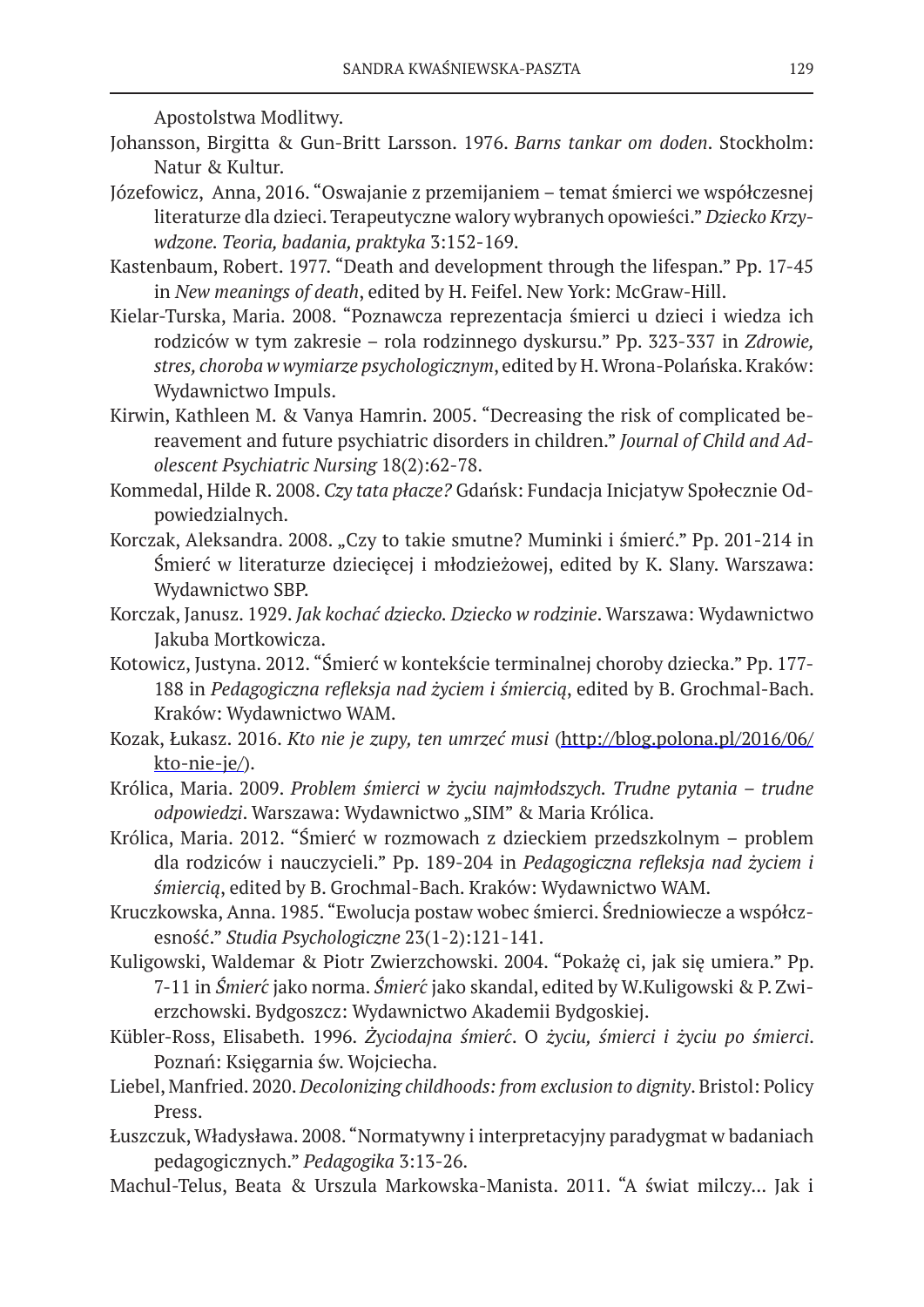dlaczego uczyć o ludobójstwach?" Pp. 229-264 in *Krwawy cień genocydu. Interdyscyplinarne studia nad ludobójstwem*, edited by B. Machul-Telus, U. Markowska-Manista, & L. M. Nijakowski. Kraków: Impuls.

- Machul-Telus, Beata & Urszula Markowska-Manista. 2017. "Edukacja o ludobójstwach – historia, pamięć, rozumienie." Pp. 21-64 in *Ludobójstwa – pamięć, dyskurs, edukacja*. Edited by B. Machul-Telus, U. Markowska-Manista, & L. M. Nijakowski. Warszawa: Instytut Wydawniczy Książka i Prasa.
- Markowska-Manista, Urszula. 2018. "The ethical dilemmas of research with children from the countries of the Global South. Whose participation?" *Polish Journal of Educational Studies* 71(1):51-65.
- Markowska-Manista, Urszula. 2020. "O potrzebie dekolonizacji współczesnych badań nad dzieciństwem i prawami dziecka w krajach Globalnego Południa i Globalnej Północy. Rozważania wstępne." *Przegląd Krytyczny* 2(1):9-20.
- Markowska-Manista, Urszula. 2021. "Research 'about' and 'with' children from diverse cultural backgrounds in Poland – dilemmas and ethical challenges." *Edukacja Międzykulturowa* 1(14):233-244.
- Matsumoto, David R. & Linda Juang. 2007. *Psychologia międzykulturowa*. Gdańsk: Gdańskie Wydawnictwo Psychologiczne.
- Męczkowska–Christiansen, Astrid. 2013. "Child's right to death in view of Korczak's philosophy of childhood." Pp. 186-203 in *The Year of Janusz Korczak 2012. There are no children, there are people*, edited by B. Smolińska-Theiss. Warszawa: Biuro Rzecznika Praw Dziecka.
- Molicka, Maria. 2011. *Biblioterapia i bajkoterapia. Rola literatury w procesie zmiany rozumienia świata społecznego i siebie*. Poznań: Media Rodzina.
- Ornacka, Katarzyna. 2011. "Społeczny fenomen dzieciństwa na podstawie badań przeprowadzonych wśród dzieci." Pp. 7-28 in *Dzieci ulicy. Procesy marginalizacji i automarginalizacji nieletnich*, edited by K. Frysztacki, M. Nóżka, & M. Smagacz-Poziemska. Kraków: Uniwersytet Jagielloński, Instytut Socjologii.
- Ozkul, Derya. 2020. "Participatory Research: Still a One-Sided Research Agenda?" *Migration Letters* 17(2):229-237.
- Papuzińska, Joanna. 1996. *Dziecko w świecie emocji literackich*. Warszawa: Wydawnictwo SBP.
- Peret-Drążewska, Paulina & Justyna Peret. 2016. "Czas codzienny i czas odświętny – ich przenikanie w stylach życia współczesnej młodzieży." *Kultura-Społeczeństwo-Edukacja* 2(10):249-258.
- Ruman, Natalia M. 2015. "Śmierć i żałoba w doświadczeniu małego dziecka. Ważne rozmowy na trudne tematy w rodzinie." Pp. 115-128 in *Edukacja małego dziecka t. 7: Przemiany rodziny i jej funkcji*, edited by E. Ogrodzka-Mazur, U. Szuścik, & A. Minczanowska. Kraków: Oficyna Wydawnicza "Impuls".
- Salisbury, Martin & Morag Styles. 2012. *Children's Picturebooks. The Art of Visual Storytelling*. London: Laurence King.
- Sehested, Caroline. 2012. "Tabu w książkach z obrazkami. O rozmawianiu z dziećmi na temat książek." Pp. 18-25 in *Tabu w literaturze i sztuce dla dzieci*, edited by B. Sochańska & J. Czechowska. Poznań: Wydawnictwo Duńskiego Instytutu Kultury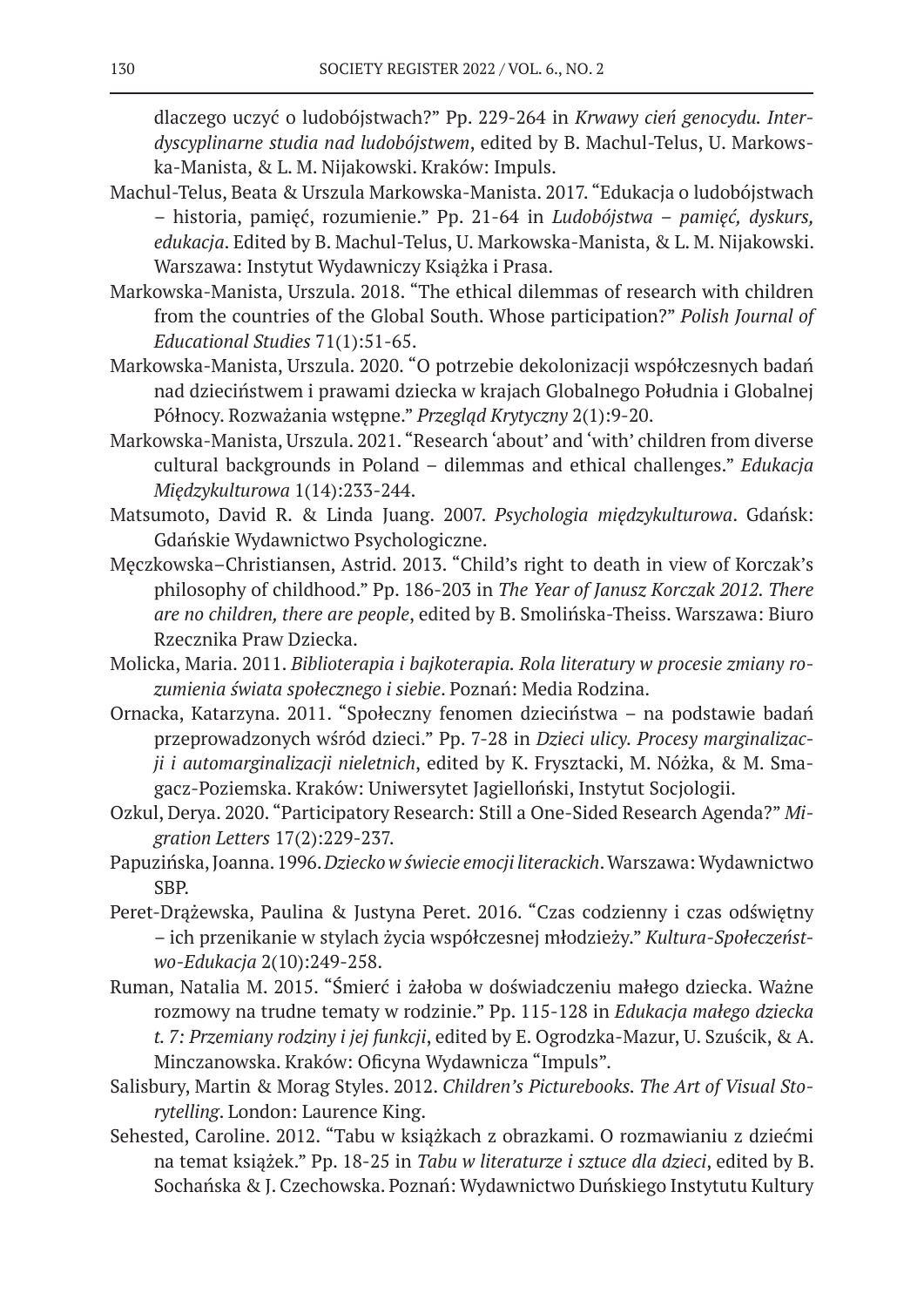i Media Rodzina.

- Skowera, Maciej. 2013. "'Mała syrena nie czuła wcale śmierci'. O tanatologicznych aspektach baśni Hansa Christiana Andersena." Pp. 127-142 in *Śmierc*́ w zwierciadle humanistyki. Tom pokonferencyjny, edited by D. Gapska. Poznań: Stowarzyszenie Nowa Humanistyka.
- Slany, Katarzyna. 2016. *Groza w literaturze dziecięcej. Od Grimmów do Gaimana*. Kraków: Wydawnictwo Naukowe Uniwersytetu Pedagogicznego.
- Slany, Katarzyna. 2018. "Śmierć we współczesnej literaturze dla dzieci łamanie tabu?" Pp. 35-60 in Śmierć w literaturze dziecięcej i młodzieżowej, edited by K. Slany. Warszawa: Wydawnictwo SBP.
- Slaughter, Virginia & Maya Griffiths. 2007. "Death Understanding and Fear of Death in Young Children." *Clinical Child Psychology and Psychiatry* 4(12):525-535.
- Stoiński, Andrzej. 2001. "Funeral Rite and Attitude in the Face of Death." *Humanistyka i Przyrodoznawstwo* 7:159-177.
- Szewczyk, Kazimierz. 1998. "Dziecko i śmierć. Wprowadzenie do tanatologii." Pp. 157- 168 in *Wychowac*́ człowieka *mądrego. Zarys etyki nauczycielskiej*, edited by K. Szewczyk. Łódź: Wydawnictwo Naukowe PWN.
- Sztobryn-Bochomulska, Justyna. 2018. "Literacki świat przeżyć wsparciem dla edukacji tanatologicznej. Sprawozdanie z badań." *Humaniora. Czasopismo Internetowe* 4(24):71-85.
- Sztobryn-Bochomulska, Justyna. 2021. *Tanatos w literaturze dziecięcej i jego pedagogiczny wymiar*. Łódź: Wydawnictwo Uniwersytetu Łódzkiego.
- Trofanenko, Brenda. 2009. *War, Genocide 'Difficult Knowledge' to Teach Younger Students*, (http://www.physorg.com/news171655160.html).
- Tychmanowicz, Anna. 2018. *Dawno, dawno temu… O roli baśni w wychowaniu i edukacji*. Lublin: Wydawnictwo Uniwersytetu Marii Curie-Skłodowskiej.
- Velthuijs, Max. 2015. *Frog and the Birdsong*. London: Anderson Press.
- Waksmund, Ryszard. 2018. "Dziecko wobec śmierci w świetle literatury autobiograficznej." Pp. 35-60 in Śmierć w literaturze dziecięcej i młodzieżowej, edited by K. Slany. Warszawa: Wydawnictwo SBP.
- Więckowska. Elżbieta. 2005. "Rola i znaczenie bajki terapeutycznej w przybliżaniu dziecku problematyki śmierci." Pp. 113-122 in *Problemy współczesnej tanatologii. Medycyna. Antropologia Kultury. Humanistyka*, edited by J. Kolbuszewski. Wrocław: Wrocławskie Towarzystwo Naukowe.
- Wilczek-Różyczka, Ewa. 2002. *Empatia i jej rozwój u osób pomagających*. Kraków: Wydawnictwo Uniwersytetu Jagiellońskiego.
- Woda, Agnieszka. 2012. "Dziecięca literatura o śmierci." *Guliwer* 4(110): 16-21.
- Wojciechowska, Dorota. 2005. "Po co komu smutne baśnie o problemach dziecięcej tanatologii." Pp. 115-150 in *Baśnie nasze współczesne*, edited by J. Ługowska, Wrocław: Polskie Towarzystwo Ludoznawcze.
- Woodhead, Martin & Faulkner Dorothy M. 2008. "Subjects, Objects or Participants? Dilemmas of Psychological Research with Children." Pp. 10-39 in *Research with Children. Perspectives and Practices*, edited by P. Christensen & A. James. London: Routledge.